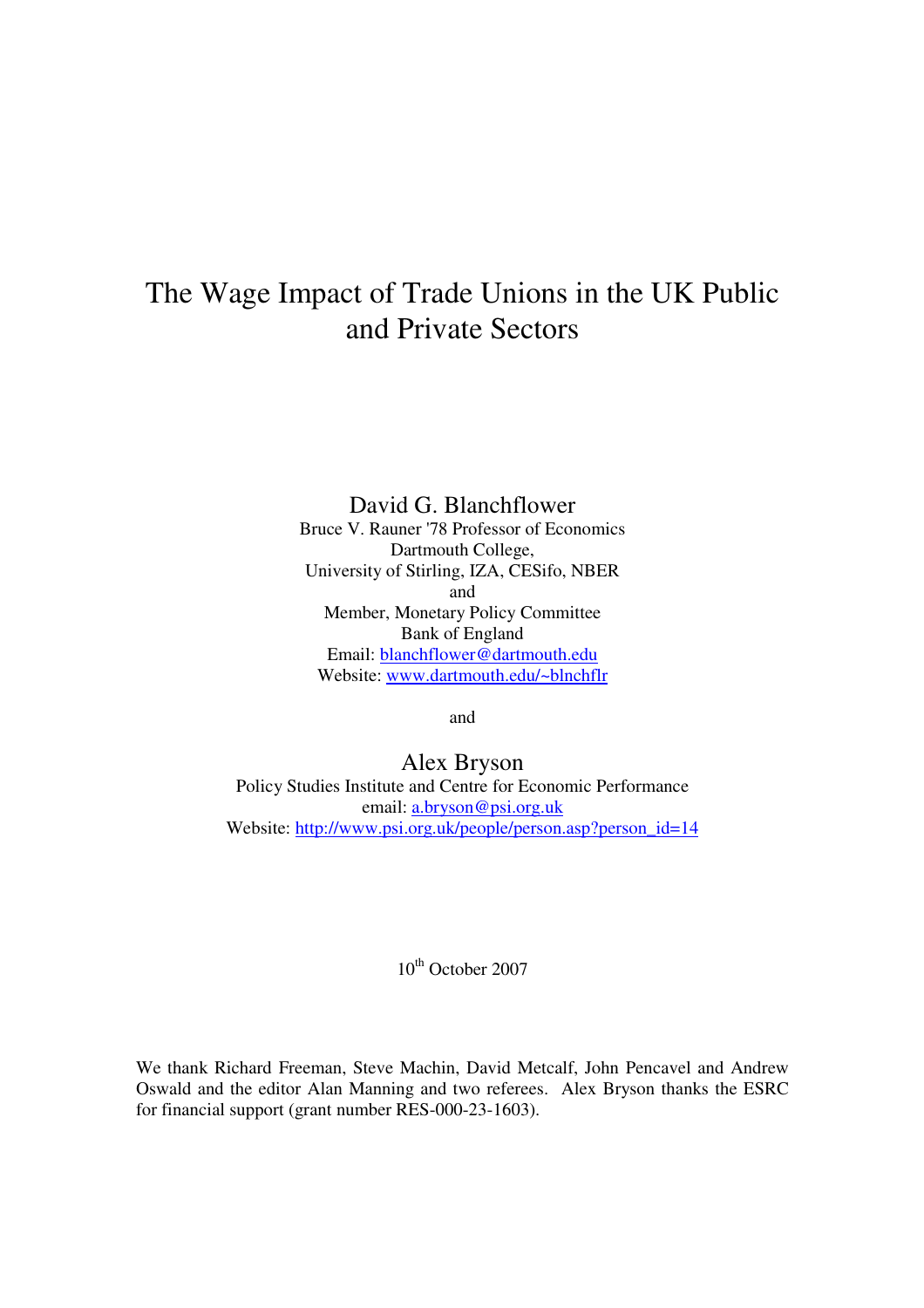## Abstract

This paper draws attention to an increase in the size of the union membership wage premium in the UK public sector relative to the private sector. We find the public sector membership wage premium is approximately double that in the private sector controlling for a full range of individual, job and workplace characteristics. Using data from the Labour Force Surveys of 1993-2006 the gap between the membership premium in the public and private sectors closes with the addition of three digit occupational controls, although significant wage premia remain in both sectors. However, using data from the Workplace Employment Relations Survey of 2004, the public sector union membership wage premium remains roughly twice the size of the private sector membership premium having accounted for workplace fixed effects, workers' occupations, their job characteristics, qualifications and worker demographics. Furthermore, the membership wage premium among workers covered by collective bargaining is only apparent in the public sector.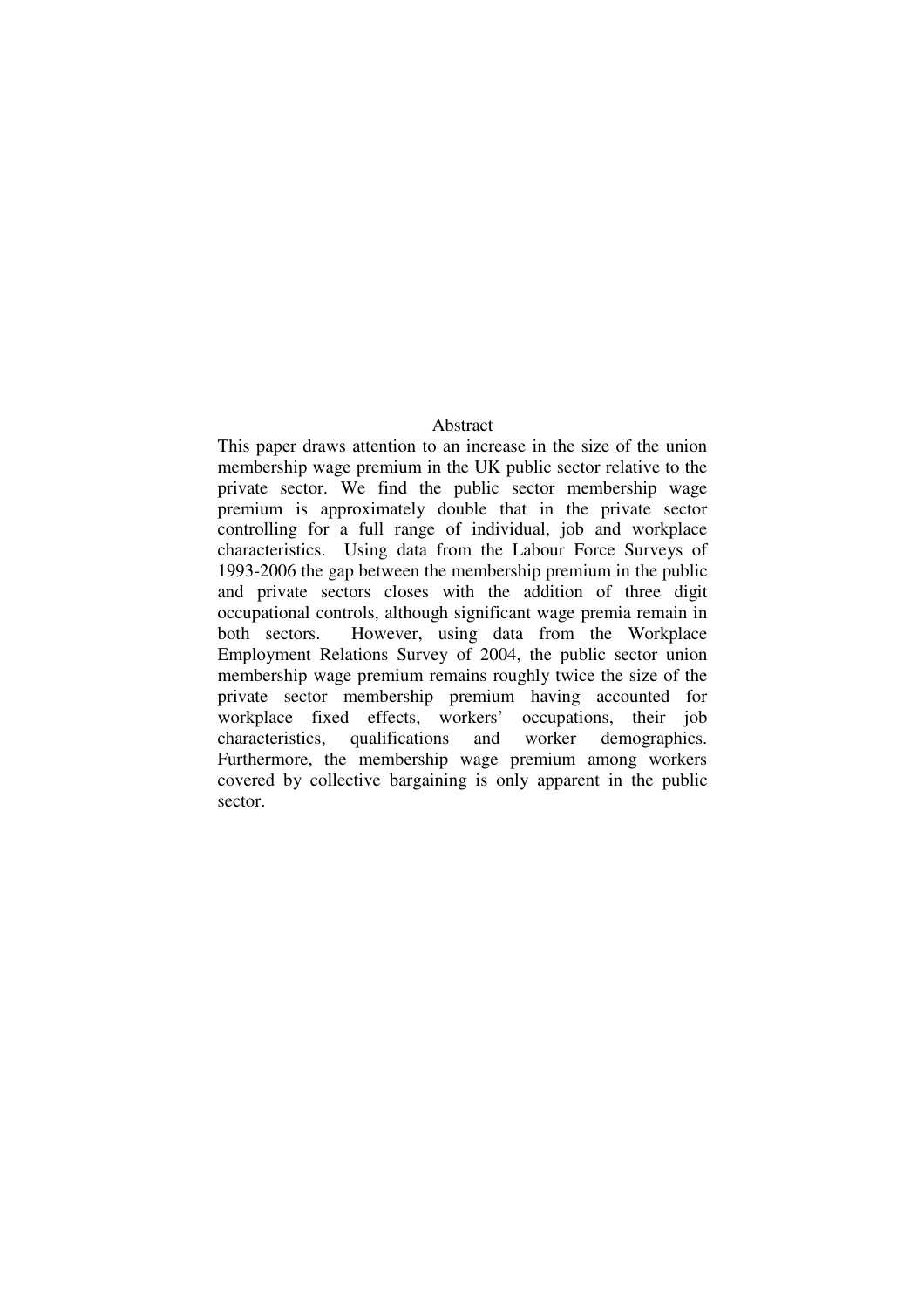This paper draws attention to a trend hitherto unnoticed, namely an increase in the size of the union membership wage premium in the UK public sector relative to the private sector. This finding is surprising because it implies that union bargaining power has held up reasonably well in the public sector, despite the fact that union density has declined at a similar rate to the decline in the private sector. It is also surprising because it seems implausible that there should be a substantial union wage premium in the public sector. Unlike in the private sector, the majority of public sector workers have pay set directly through collective bargaining or through Pay Review Bodies, whether or not they are union members. In seeking to account for these findings we explore a number of possible explanations.

We establish the link between union membership and collective bargaining coverage in the two sectors to see whether membership is more closely aligned with coverage in the public sector, perhaps resulting in a higher premium. We consider the possibility that some workers misclassify themselves as public sector workers when, in fact, they work in public sector workplaces under contract to private sector firms. If, as is likely, these 'misclassified' workers are more likely to be union non-members, this could account for a seemingly large public sector union membership wage premium. We assess how much of the gap in the membership premium between the two sectors is accounted for by worker heterogeneity which is usually unobserved in more parsimonious wage models.

We focus on two potential sources of unobserved heterogeneity which may bias the union wage premium estimates. The first is the nature of employment contracts and, in particular, permanent versus temporary contracts and full-time versus part-time working. It is conceivable that, since such a high percentage of public sector workers are union members, those that are not may be the most marginalized of workers in the sector – in contrast to the private sector where most workers are non-members. Non-membership may therefore proxy particularly poor working conditions in the public sector relative to the private sector. The second potential source of heterogeneity is the occupational distribution of workers by union status in the two sectors. We also use linked employeremployee data to address the possibility that the union membership premium in both sectors reflects unobserved workplace heterogeneity, rather than unionization per se. This investigation is prompted by the possibility that in the more highly unionized public sector, non-members may be disproportionately located in workplaces with lower union density and/or poorer terms and conditions, relative to their member counterparts, leading to a larger union membership wage gap than in the public sector.

We find the public and private sector membership wage premia persist having controlled for a full range of individual, job and workplace characteristics. Using data from the Labour Force Survey the gap between the membership premium in the public and private sectors closes with the addition of occupational controls. However, using data from the Workplace Employment Relations Survey 2004, the public sector union membership wage premium remains roughly twice the size of the private sector membership premium having accounted for workplace fixed effects, workers' occupations, their job characteristics, qualifications and worker demographics. Furthermore, the membership wage premium among workers covered by collective bargaining is only apparent in the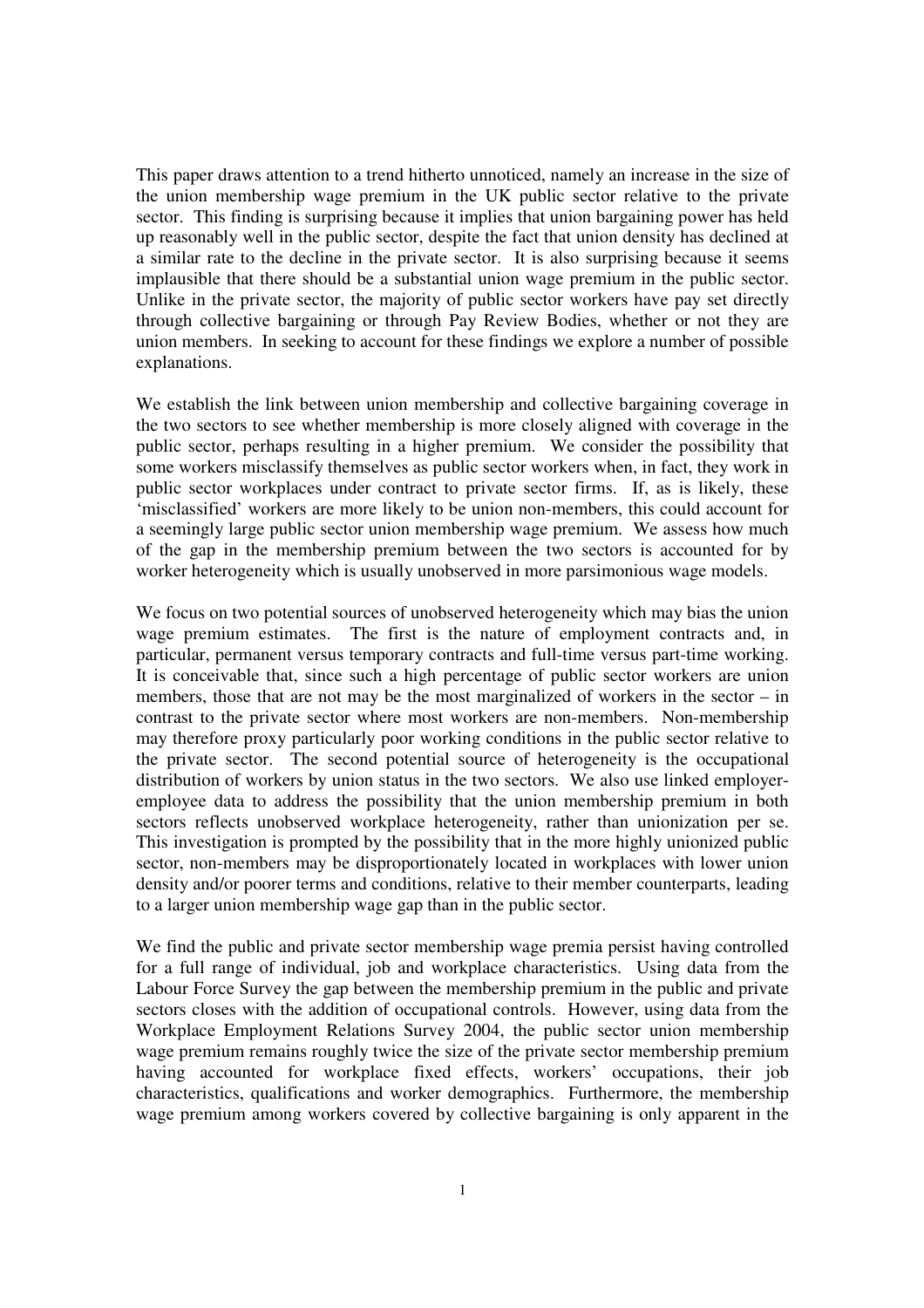public sector. We argue that these findings are worthy of further investigation since they have public policy implications for wage setting.

#### **1. Union Effects on Wages**

A primary goal of trade unions is to maintain and improve workers' terms and conditions, particularly workers who are members of the union, through collective bargaining with employers. Whether unions are successful depends, in large part, on their bargaining strength – which is based on their ability to restrict the supply of labour to the employer – and the ability of employers to concede above-market wages (Freeman and Medoff, 1984; Blanchflower et al, 1990).

Unions' bargaining strength is enhanced by the percentage of all workers they represent and leads to a higher union wage premium (Freeman and Medoff, 1981; Lewis, 1986; Stewart, 1987; Forth and Millward, 2002). Where the vast majority of workers in a given industry are covered by collective bargaining union-negotiated wages have less impact on the employer's cost competitiveness than in instances in which competing employers have ready access to non-union labour. This is because above-market wage costs are faced by all competitors. Unions' success in raising wages is further enhanced if the price elasticity of demand for products or services in the industry is low, as might be the case where there is a monopoly or oligopolistic production, since employers are able to meet additional costs from above-normal profits or pass the additional costs onto consumers without undue fear of being undercut by other producers.

It is normally assumed that the mechanism by which unions create a union wage premium is through their direct impact on covered workers' wages through pay bargaining. However, there are a variety of ways in which a union-non-union wage differential can emerge. The first is unions' ability to limit downward wage flexibility in times of hardship relative to their uncovered counterparts: this shows up as a countercyclical rise in the premium (Blanchflower and Bryson, 2004a). A second is the possibility that union-induced wage hikes limit worker entry to the union sector, or result in job cuts that increase the supply of labour to the non-union sector, thus lowering wages relative to those paid in the covered sector. A third union wage effect, which may compress the union wage differential, is the 'threat' effect whereby non-union employers raise their wages to avoid the threat of unionization (Rosen, 1969; Freeman and Medoff, 1981; Farber, 2003). Unions may also have more indirect effects on wages. For instance, their 'voice' face lengthens job tenure, which is itself often correlated with higher wages, and alters the incentives employers and workers face when investing in their human capital. $<sup>1</sup>$ </sup>

#### **2. The Union Wage Premium in the Public Sector**

-

The empirical literature on the union wage premium is one of the largest in labour economics and dates back to the seminal work of H. Gregg Lewis (1963). Economists' interest lies in the fact that wages set through collective bargaining may differ from the

 $<sup>1</sup>$  Unions are also known to have large effects on fringe benefits and non-wage labour costs, as well as</sup> methods of payment.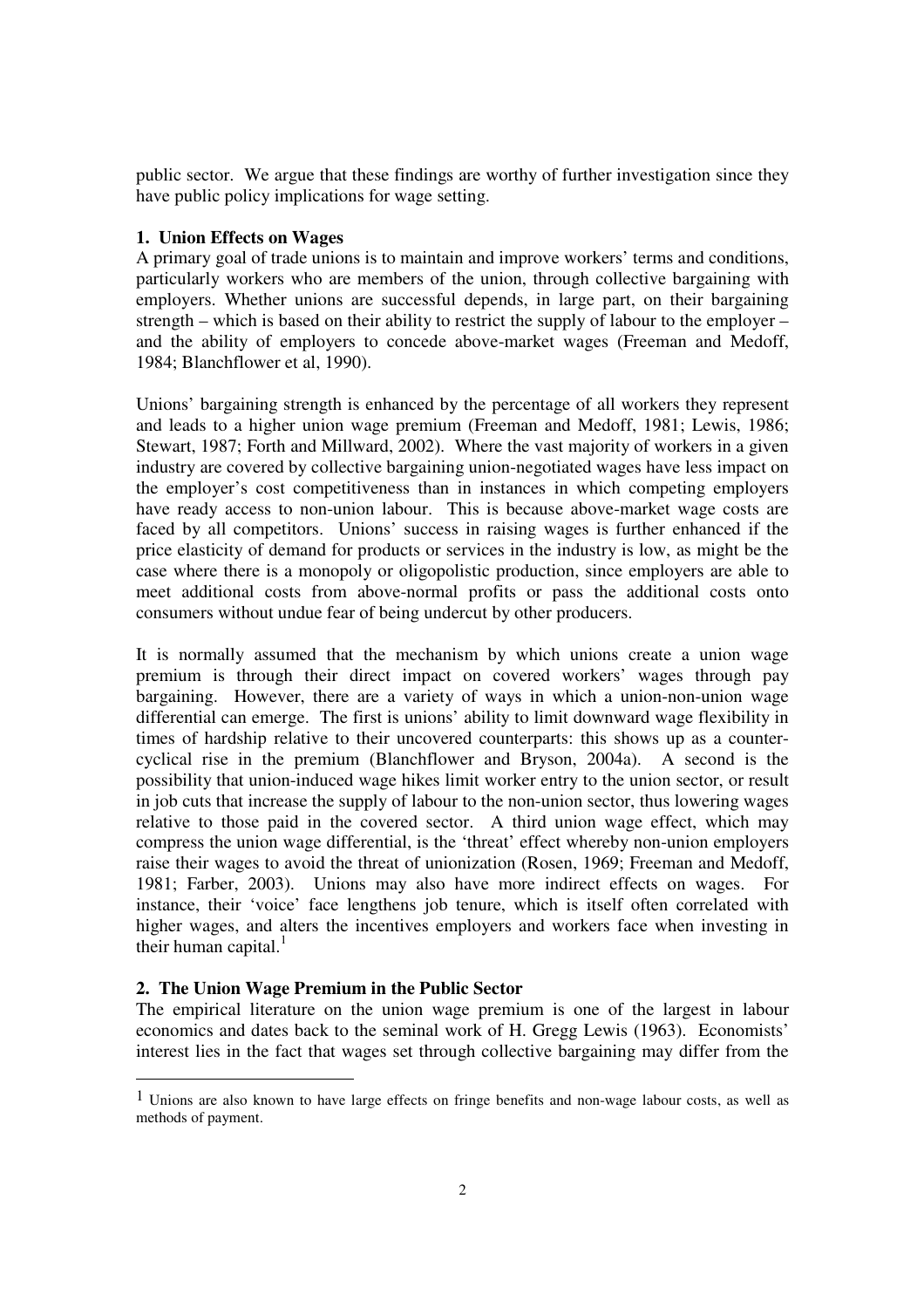wages that employers may have set unilaterally. The literature indicates that, in general, union bargaining results in wages above the market rate and in a wage distribution that is more compressed than the distribution in the non-union sector (Freeman and Medoff, 1984; Blanchflower and Bryson, 2003). Traditionally the literature has focused on the private sector where unions' ability to appropriate rents can have direct implications for employers' competitiveness, their demand for labour, and price setting. Less attention has been paid to the size of the union wage premium in the public sector. This is because it is much more heavily unionized and it is often assumed that most workers will receive collectively bargained rates of pay, even if they are not themselves union members, through practices which extend collectively bargained rates, either as a matter of public policy or because the practice is regarded as commensurate with the public sector's role as a 'good employer' and a 'fair employer'. Furthermore, although union pay setting in the public sector has implications for public-private sector wage differentials, the absence of a financial maximand in the public sector has meant that it has a less direct bearing on employment growth and workplace survival in the public sector.

However, these circumstances have begun to change in the last two decades in a way that makes estimation of the public sector union wage premium of more interest and concern. First, the Workplace Industrial Relations Surveys show that public sector union density dropped in the second half of the 1980s and continued to fall into the 1990s (Table 1). The *Labour Force Survey* shows union density in the public sector has continued to fall since then, albeit at a slow rate (Table 2).

Second, pay determination in the public sector began to change. As Table 1 shows, the percentage of workplaces recognizing unions for pay determination fell from 99 percent in 1984 to 87 percent in 1990, a figure that has remained stable since. By 2004, 17 percent of public sector workplaces with 10 or more employees had no workers covered by collective bargaining, and a further 27 percent used other methods of pay setting for at least some of their employees (Kersley et al., 2006: 183-184). In one-third (32 percent) of public sector workplaces some employees' pay was set through Pay Review Bodies, and in 28 percent some employees' pay was set unilaterally by management (Kersley et al., op., cit.).

The third change has been the increase in competition among providers of public services. Some public services are now offered by private sector organizations, while many non-core activities supporting public services have been contracted out. Table 3 shows that sub-contracting rose substantially, in both the public and private sectors, since 1990. In the public sector this is apparent in six of the seven activities for which we have data. These changes have been occasioned by increased concerns regarding the size of the public sector pay bill and the cost efficiency of private versus public providers of services. Managers in the public sector are thus focused on cost efficiencies and there is generally more careful scrutiny of pay setting in the public sector than there was a few decades ago.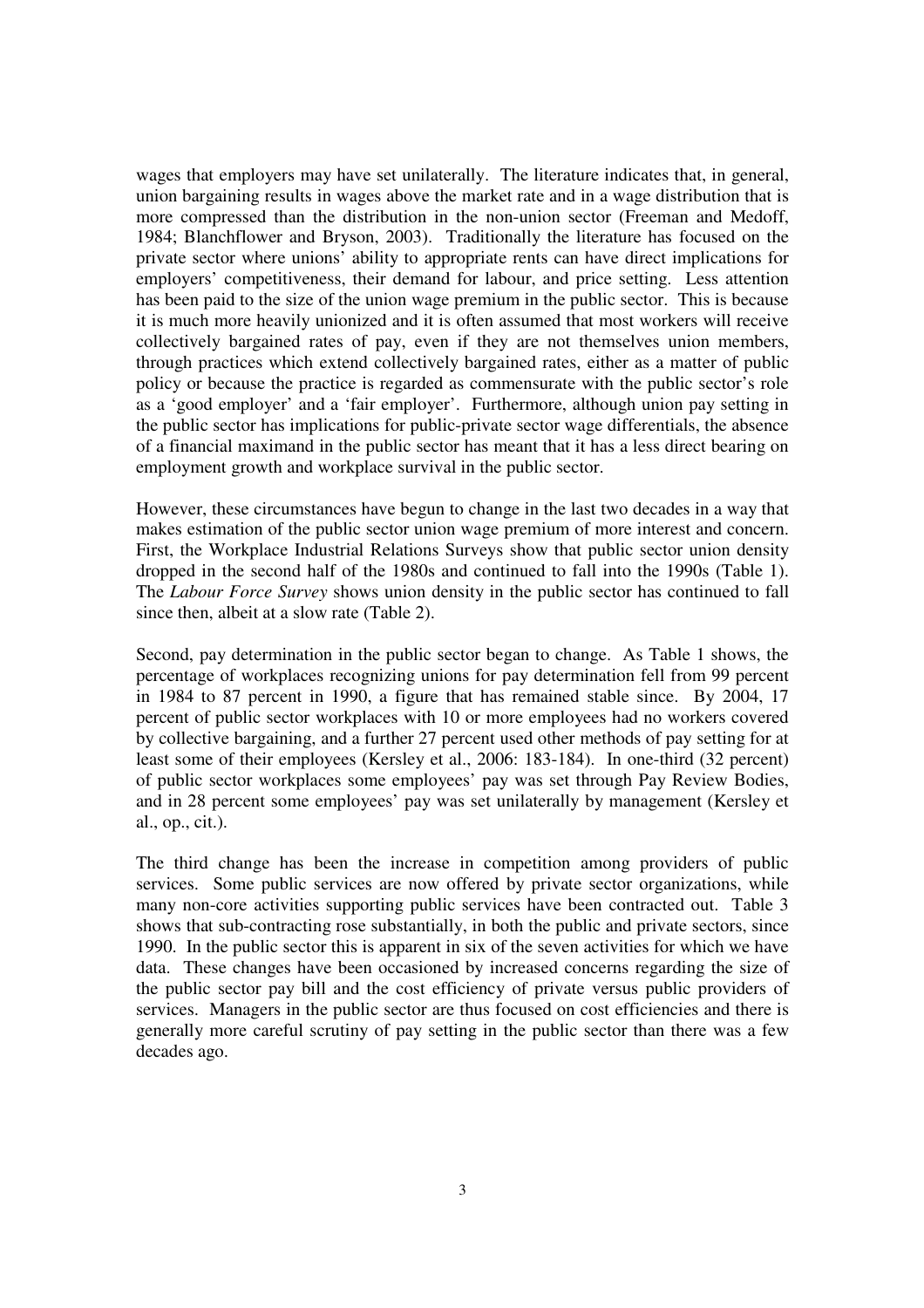Together, these changes in the public sector mean it is both more meaningful to estimate the union membership premium in the public sector than it used to be and the findings are perhaps of more policy-relevance than they once were.

#### **3. Identifying the Union Wage Premium**

The discussion above highlights the potential causal effect that unions may have on wages, both in the covered and uncovered sectors. However, there are serious difficulties in being able to isolate the causal impact of unions on wages because of the difficulties identifying the counterfactual, that is, what wages would look like in the absence of unions. The presence of unions in the economy can change the level and distribution of wages generally. In theory, these general equilibrium effects may both raise and reduce the level of aggregate wages in the economy (Farber, 2001). Since it is not possible to observe wages in the absence of unions the effect is very difficult to estimate. Instead, estimates of union wage effects assume a partial equilibrium framework.<sup>2</sup> The unionnon-union wage differential (the wage gap), defined as

$$
\Delta = \frac{W_u - W_n}{W_n}
$$

is estimable because we observe the wages of members  $(W_u)$  and non-members  $(W_n)$ . Provided differentials are small, this expression is usefully approximated by

$$
(2) \qquad \Delta \approx \Delta_u - \Delta_n,
$$

 $(1)$ 

-

which says that the measured union wage gap is approximately equal to the difference in the proportional effects of unions on the union and non-union wage. The union wage gap in equation (1) can be usefully approximated by the difference in log wages, implying that

(3) 
$$
\Delta \approx \ln(W_u) - \ln(W_n).
$$

The union wage gap may reflect the direct effect of unions on the wages of unionized workers, and the offsetting effects on non-union workers.

The fact that unionisation is not randomly assigned means that it is very difficult to isolate the true causal impact of unions on wages. Biased estimates are likely to occur because factors unobserved by the analyst which affect wages may also affect worker and employer selection into the covered sector. Thus union status is endogenous with respect to wages. Selection into union status is likely to be a function of both worker and employer choices (Abowd and Farber, 1982). The wage standardisation policy of trades unions is well-known to workers and will be most appealing to those workers with low underlying earnings potential since they have most to gain through unionization. However, not all workers who desire union employment can find union jobs (Bryson and Freeman, 2006). This affords employers the opportunity to pick workers from the queue and since, unlike the analyst, they are able to observe the quality of workers in the queue, they will choose the best in the queue. As Farber (2001: 19) notes, the two selection

<sup>2</sup> Where union wage setting affects a large percentage of the working population and union effects are sizeable general equilibrium effects are likely to be substantial. For an example of such a study see Sanner (2003).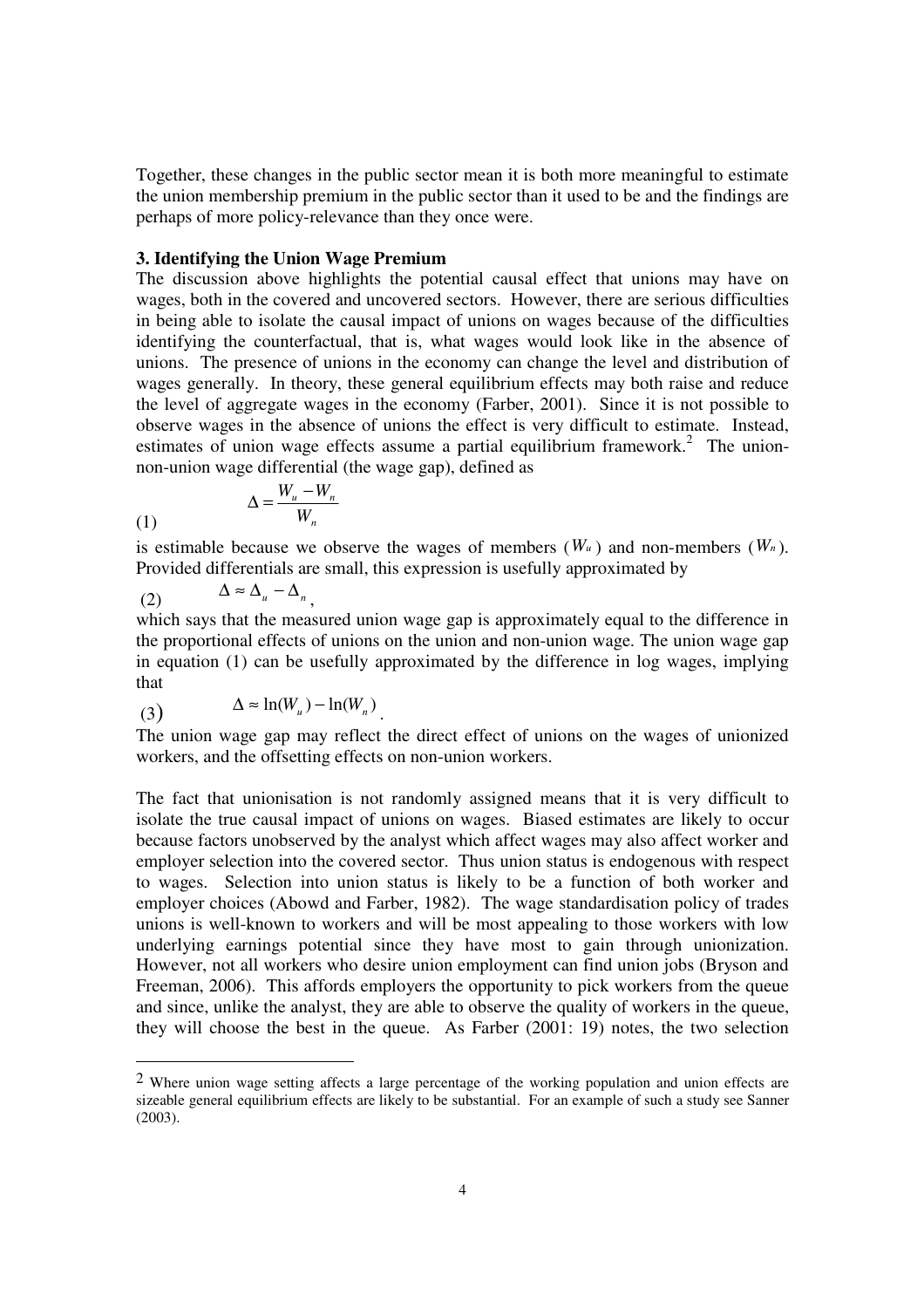processes appear to have offsetting effects on the estimated wage gap, with the worker selection implying negative bias and the employer selection implying positive bias. However, the effect of double selection on ordinary least squares (OLS) estimates of the union wage gap is uncertain a priori since it depends on the relative size of the two biases.

This is not the only selection issue that may affect estimates of union wage effects. A second is unions' choice of employer for organizing, a choice that is likely to be influenced by the cost of organising, the benefits of organising – and, in particular, the availability of surplus profits – and working conditions conducive to worker desire for union solutions (such as low or unfair pay). Third, employers may have some choice as to whether they are in the covered or uncovered sector, or the type of collective agreement they adhere to.

For these reasons analysts have experimented with alternative methods in identifying the effect of unions on wages. Ever since H. Gregg Lewis's pioneering research (1963; 1986) in which he argued that Ordinary Least Squares (OLS) estimates were the least biased estimator of union wage effects, most analysts have contented themselves with estimates of a union membership wage premium based on OLS. However, OLS only returns an unbiased union impact where all factors influencing both unionisation and wages are accounted for. This 'selection on observables' assumption, known as the conditional independence assumption in the treatment literature, requires a very rich set of covariates.

However, even with rich cross-sectional data there are likely to be factors determining both unionisation and wages which are not observable to the researcher. These might include worker motivation which may lead workers to become union members – if, for instance, they wish to have a voice in workplace organisation or job design – as well as affecting their wages (for instance, through the effort they devote to their job). This has led researchers to explore methods of tackling selection on unobservables. With crosssectional data this entails the simultaneous estimation of union status and earnings to account for the simultaneity. The approach relies on assumptions regarding functional form and the use of instrumental variables which affect the probability of union status but do not have a direct bearing on wages. These instruments are hard to find and it is generally difficult to design them into surveys. Furthermore, they often lead to unstable estimates which are frequently much larger than those obtained through other methods  $(Lewis, 1986).$ <sup>3</sup>

Our data do not contain suitable instruments. We therefore adopt an OLS approach to estimation in this paper. We do not seek to control for the potential endogeneity of union membership. Rather, we adopt the standard approach to estimation of the union-non-

<sup>3</sup> Reasons why IV impacts differ so much have recently been discussed in Heckman et al. (2006). They show IV estimates vary where returns to treatment are heterogeneous and individuals select into treatment with partial knowledge of idiosyncratic returns.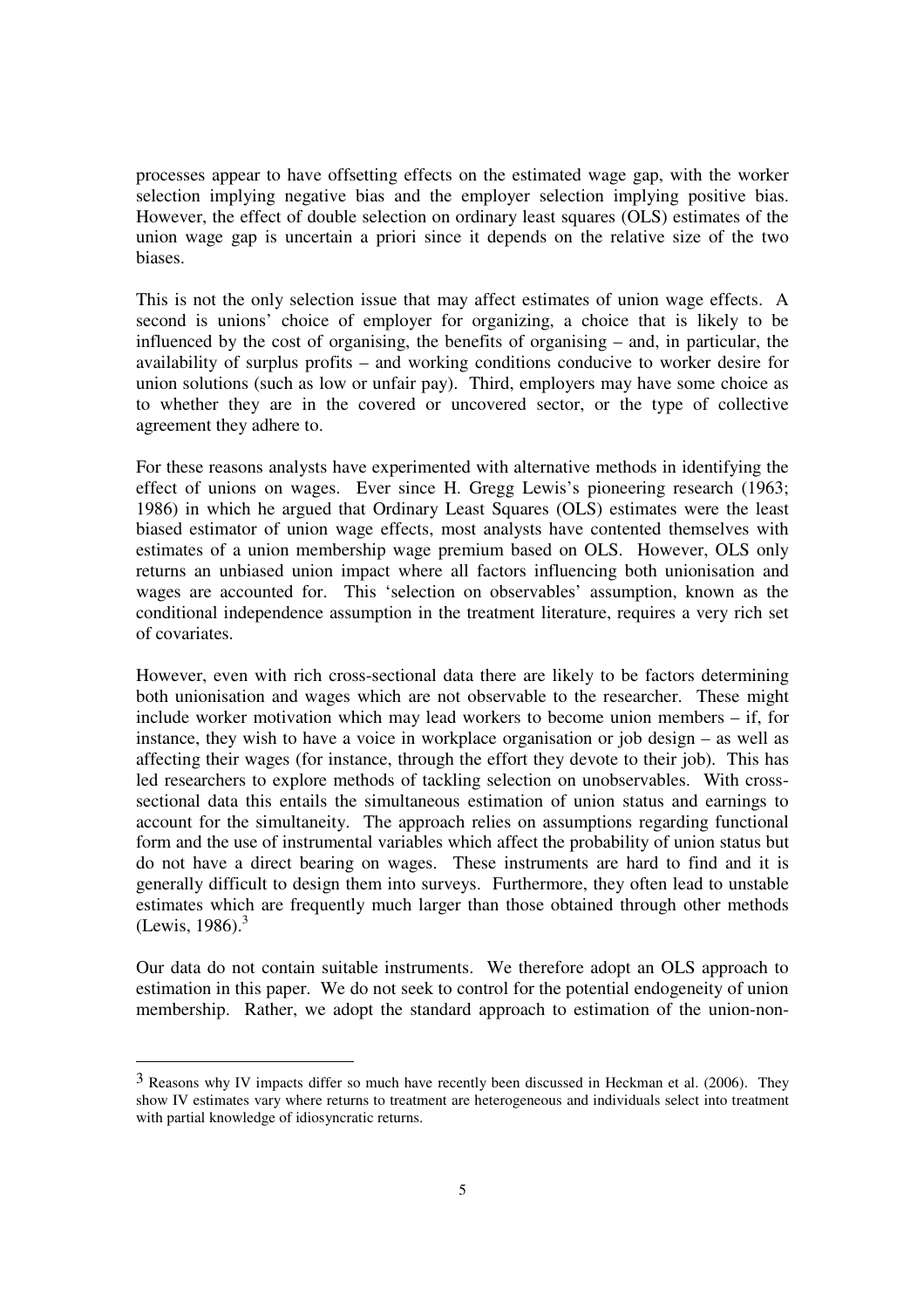union wage gap using individual-level data and estimating by OLS. That is, at the individual worker level at time t,

$$
ln W_t = a_t + a_{xt}X_t + \delta_t U_t + e^f + \varepsilon_t, \qquad (4)
$$

where subscript *it* indexes individuals over time,  $X_t$  is a vector of worker, job and workplace characteristics,  $U_t$  is a dummy variable indicating union membership, and  $e^f$  is the fixed (time invariant part) of the error term and  $\varepsilon_t$  is the remaining random component. (The t subscript is omitted from the WERS analyses since we use a single cross-section). The parameter  $\delta$  represents the average proportional difference in wages between union and non-union workers adjusted for worker and workplace characteristics, and it is the regression-adjusted analogue of  $\Delta$ .

#### **4. Data and Estimation**

-

We use the Labour Force Surveys from 1993-2006 to estimate the union wage premium over time and the Workplace Employment Relations Survey 2004 (WERS) to estimate the premium with linked employer-employee data.

The Labour Force Survey (LFS) is a quarterly sample survey of households living at private addresses. Its purpose is to provide information on the UK labour market that can then be used to develop, manage, evaluate and report on labour market policies. The survey seeks information on respondents' personal circumstances and their labour market status during a specific reference period, normally a period of one week or four weeks (depending on the topic) immediately prior to the interview. Each quarter's LFS sample of 53,000 UK households is made up of five waves, each of approximately 11,000 private households. Each wave is interviewed in five successive quarters, such that in any one quarter, one wave will be receiving their first interview, one wave their second, and so on, with one wave receiving their fifth and final interview. Thus there is an 80% overlap in the samples for each successive quarter.

Average gross hourly pay data for employees and those on a government scheme have been available from winter 1992/93 onwards.<sup>4</sup> Data on union status is only available in Autumn quarters so our dataset consists solely of Autumn quarters from 1993-2006. The

<sup>4</sup> The quarterly LFS launched in 1992 in GB and in 1994 in NI operated on a seasonal quarter basis: March-May (Spring), June-August (Summer), September-November (Autumn) and December-February (Winter). The reasons for this were

<sup>(</sup>i) Many activities associated with the labour market occur seasonally and follow the pattern of the school year. This was more the case when the LFS first started at which point more young people left school at Easter than in the summer.

<sup>(</sup>ii) Easter can cause difficulty as it varies in timing between March and April – so ensuring that Easter is always covered by the same quarterly survey period avoids this problem.

In May 2006 the LFS moved to calendar quarters (CQ's) which means the micro data is no longer available on a seasonal basis (spring – winter). The main reason ONS is moving to CQ's for the LFS is that it is an EU requirement has a target structure for the survey with all Member States providing data on a CQ.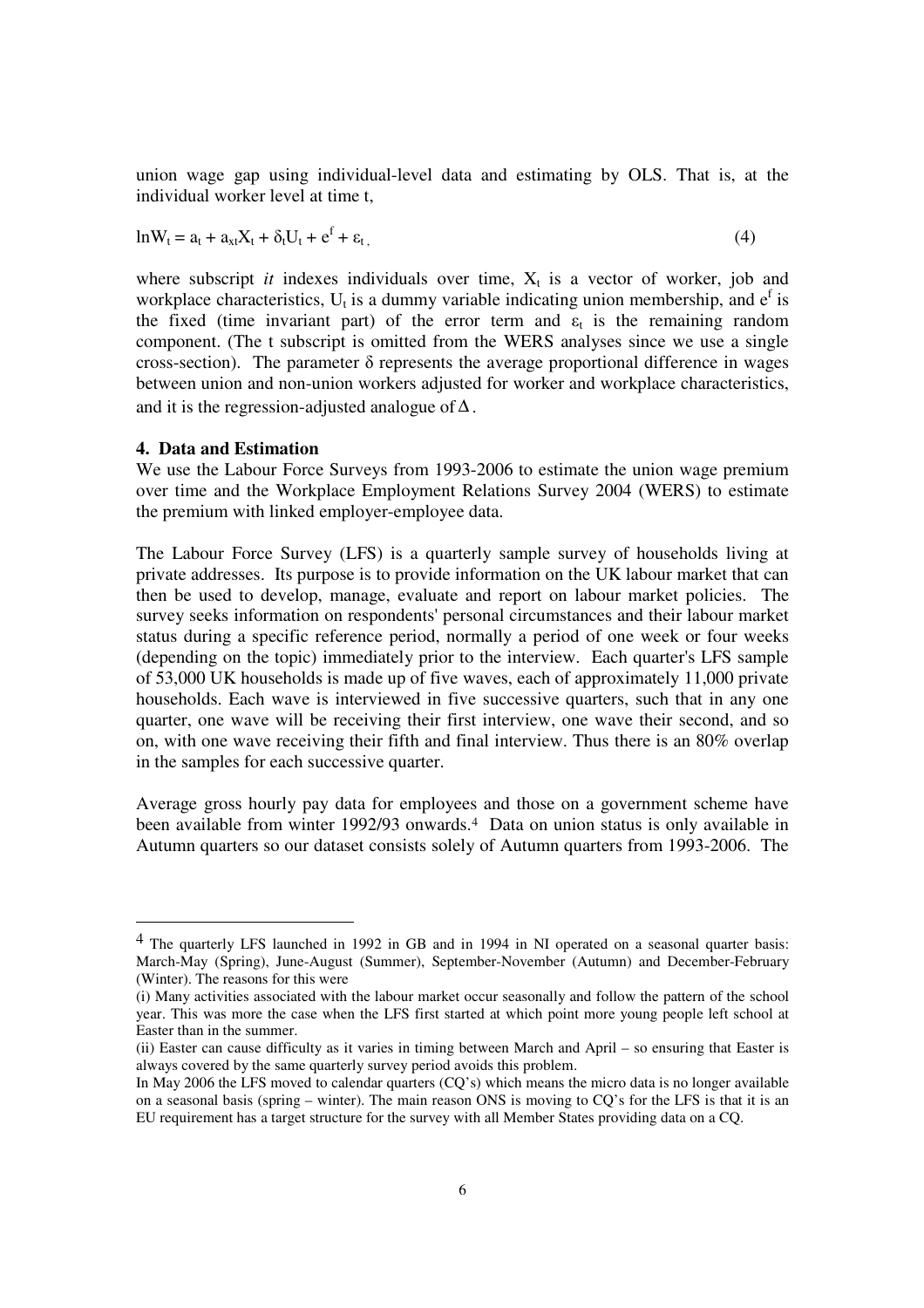LFS has the advantage that it is publicly available and has a large number of control variables.<sup>5</sup>

WERS is a cross-sectional survey of workplace managers responsible for employment relations linked to employees in working in those workplaces.<sup>6</sup> The 2004 survey is confined to workplaces with at least 5 employees. Both the manager and employee survey have high response rates. The dependent variable is hourly wages derived from banded wage data and continuous hours' data. We take the mid-point in the wage bands and divide by hours, estimating regressions with a robust estimator.<sup>7</sup>

In addition to the high quality of the data, WERS has a number of advantages in estimating the union wage premium. First, it contains rich workplace covariates that are usually lacking in the individual or household-level data used in many studies. Recent empirical research indicates that the paucity of employer controls tends to result in an upward bias in union wage effects. This is because unionised workplaces tend to be better paying than non-union workplaces for reasons that are not directly attributable to union membership (Blanchflower and Bryson,  $2004b$ ).<sup>8</sup> The linkage of employees to employer data is thus likely to reduce the bias in estimating union wage effects. Second, WERS contains multiple observations on employees per workplace, thus allowing us to estimate workplace fixed effects models which compare the wages of union members and non-members within the same workplace. Third, WERS identifies which occupations within the workplace have their pay set by collective bargaining. Since the employee data contain occupational classifications we are able to identify which employees are covered by collective bargaining. Assuming that workplace managers responsible for employment relations know more about methods of pay determination than their employees, these coverage data are likely to be less prone to measurement error than surveys relying on employee responses. Where covered and uncovered workers are present in the same workplace multiple employee observations linked to workplace data make it is possible to estimate the within-workplace effect of coverage. However, when interpreting such estimates one needs to bear in mind the 'spillover' effect of coverage in pay setting for non-covered workers. Forth and Millward (2002) present evidence of this spillover

6 For full details of the survey see Kersley et al. (2006).

<sup>5</sup> This is in contrast with the Annual Survey of Hours and Earnings (ASHE), formerly known as the New Earnings Survey (NES) which is a sample 1% of workers and is based on employer records. ASHE does not contain crucial details, for example, of the workers' education level, race or union membership. Also, since 2000 the micro-data have not been publicly available. For a discussion of the differences in the earnings data in the LFS and ASHE see Ormerod and Ritchie, (2007).

<sup>7</sup> The top wage band is top-coded using a value of 1.5 times the lower band. We tested the sensitivity of our results to the use of interval regression techniques. They make no substantive difference to the results. We have also tested the sensitivity of our results to the use of survey weights. The unweighted estimates produce slightly larger estimates of the membership premium but also make no substantial difference to our overall results.

<sup>8</sup> Other studies (eg. Farber, 2001) have shown that biases in OLS cross-sectional estimates due to unobserved heterogeneity may both upwardly or downwardly bias the 'true' impact.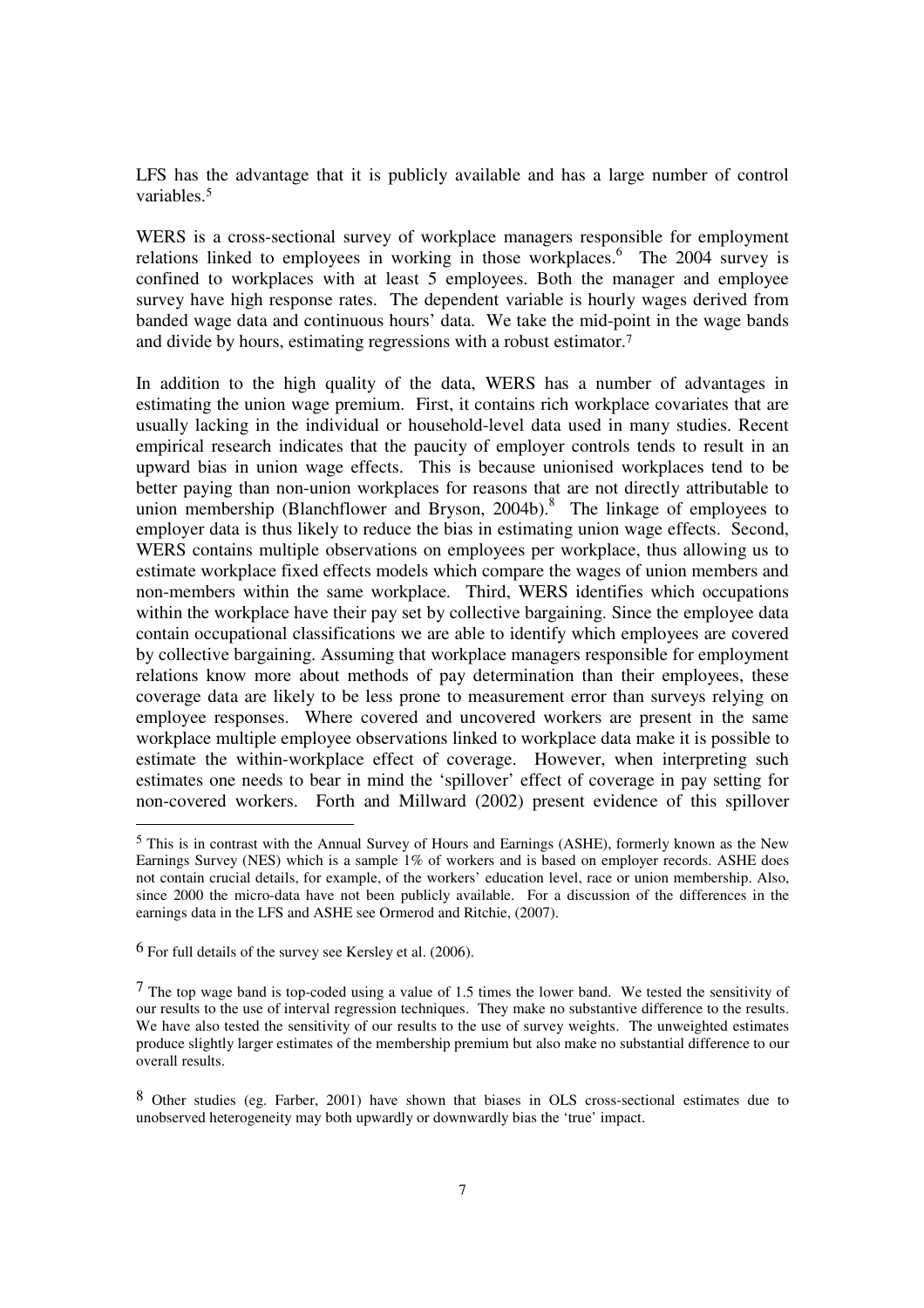effect. Booth and Bryan (2004) use multiple worker observations per workplace to estimate the union membership wage premium among covered workers.

A fourth reason why WERS is a valuable data source for investigating the union membership wage premium is that it helps us overcome an important measurement issue that might result in an upward bias of the union wage premium in the public sector. The measurement problem arises from the potential for private sector employees working in public sector establishments to misclassify themselves as public sector employees. Hicks et al. (2005) point to a discrepancy of more than 1.2 million workers between estimates of public sector employment derived from the Labour Force Survey, based on households, and the numbers derived from administrative and survey data from public sector organizations.<sup>9</sup> In 2004O1 there were 5,746,000 public sector employees in the UK using data from public sector organizations compared with 6,907,000 using data from the LFS (Hicks et al, 2005, Table 8). They argue that the numbers in the LFS are considerably higher because

"respondents can unknowingly report themselves in the public sector when really they are in the private sector according to National Account definitions……Employees working for agencies and or contractors can also classify themselves as working in the public sector in the LFS when, in reality, because their employer is a private sector organization they should be allocated to the private sector according to the National Accounts definitions". (Hicks et al, 2005, pp.9-10)"

WERS does not face this problem since the public sector status of employees is ascribed to them by their employer. Employers identify which sector they are in and then provide a listing of their employees from which employee respondents are drawn. Thus, in the case of WERS, an employee working on a public sector site for a private sector contractor would be correctly classified as a private sector employee.

There is some dispute in the literature as to what is deemed the appropriate set of conditioning variables in identifying the union membership wage premium. In the first place, some argue that the membership premium is not relevant: what matters is coverage by collective bargaining since this is what determines pay levels. In practice, many data sets do not contain a coverage variable or, if they do, there are concerns about measurement error, leading analysts to prefer the membership indicator. In our analysis we focus on the membership premium but test its sensitivity to the inclusion and exclusion of a coverage dummy. We also consider the membership premium among covered employees. Second, there is some discussion as to whether to incorporate occupational codes since one may argue that they simply represent segments of the wage distribution. In our case, it is important to test the sensitivity of our results to the inclusion of occupational dummies to establish whether any difference in the size of the membership premium between the public and private sectors is simply due to different occupational distributions of members and non-members in the two sectors. Third,

<sup>9</sup> Downloadable at www.statistics.gov.uk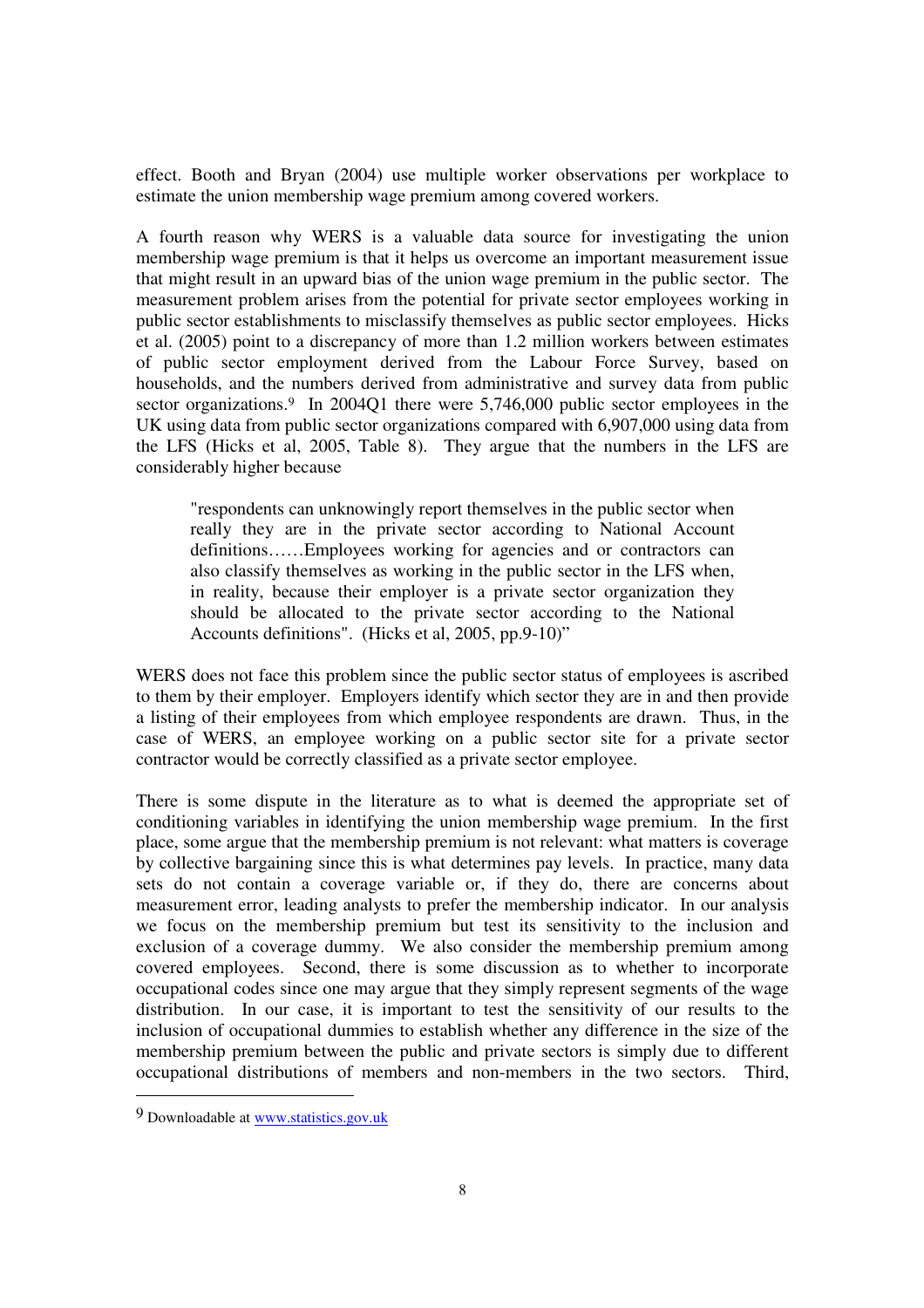analysts vary in their choice of job-related conditioning variables: some argue that job tenure and other variables are themselves a function of unionization and, as such, remove some of the union-based differences in wages across members and non-members. Again, in our case, we test the sensitivity of results to more and less parsimonious models to establish the degree to which any membership premium can be explained by these jobrelated differences across members and non-members.

#### **5. Results**

Over the last twenty years or so there have been declines in union membership across most OECD countries (Blanchflower, 2007). The decline in unionization rate that has occurred in the UK does not appear to have been accompanied by a large fall in compensation of union workers relative to non-union workers. Table 2 shows some decline in the raw union membership wage premium in both the public and private sectors. However, research tracking the regression-adjusted premium over a longer timeframe suggests that some of this recent decline may be counter-cyclical rather than secular (Blanchflower, 1999; Blanchflower and Bryson, 2003, 2004a).

Table 4 reports estimates of the union membership wage premium for the UK using the LFS over the period 1993-2006. Panel A shows the raw premium in the public and private sectors for all workers and for men and women separately. The raw premium is 26 log points or 29.7% (calculated as the antilog of .2602, minus one). The raw premium is lower in the second half of the period in the private sector than in the first half of the period for both men and women. The public sector raw union membership wage premium is higher than in the private sector throughout the period, the gap being much more pronounced in the case of women. In contrast to the private sector, the raw premium is roughly constant over time in the public sector and even rises a little for men.

Panel B shows regression-adjusted estimates of the union membership wage premium controlling for variables identified in the notes to the table. These controls account for a sizeable part of the raw membership premium in both the private and public sectors but a significant premium remains for all twenty-seven estimates presented. In all but one case the public sector union wage gap is higher than in the private sector.

Table 5 Panel A shows the distribution of union members and non-members in the public and private sectors across dimensions of their jobs. In the public sector Professional occupations and Associate Professional/Technical workers make up 57 percent of union members, compared to only 33 percent of non-members. In the private sector the figures are 21 percent and 18 percent respectively. Thus union members are heavily concentrated in professional and technical occupations in the public sector, unlike their non-member counterparts. This is not the case in the private sector where union members are more evenly distributed across occupations, although they are 'overrepresented' among Process Plant and Machine Operatives. One might therefore expect union members to be relatively highly paid among public sector workers simply because of their occupational status.

Panel B in Table 5 shows union density within occupations across the public and private sectors. Public sector workers are more heavily unionized than private sector workers in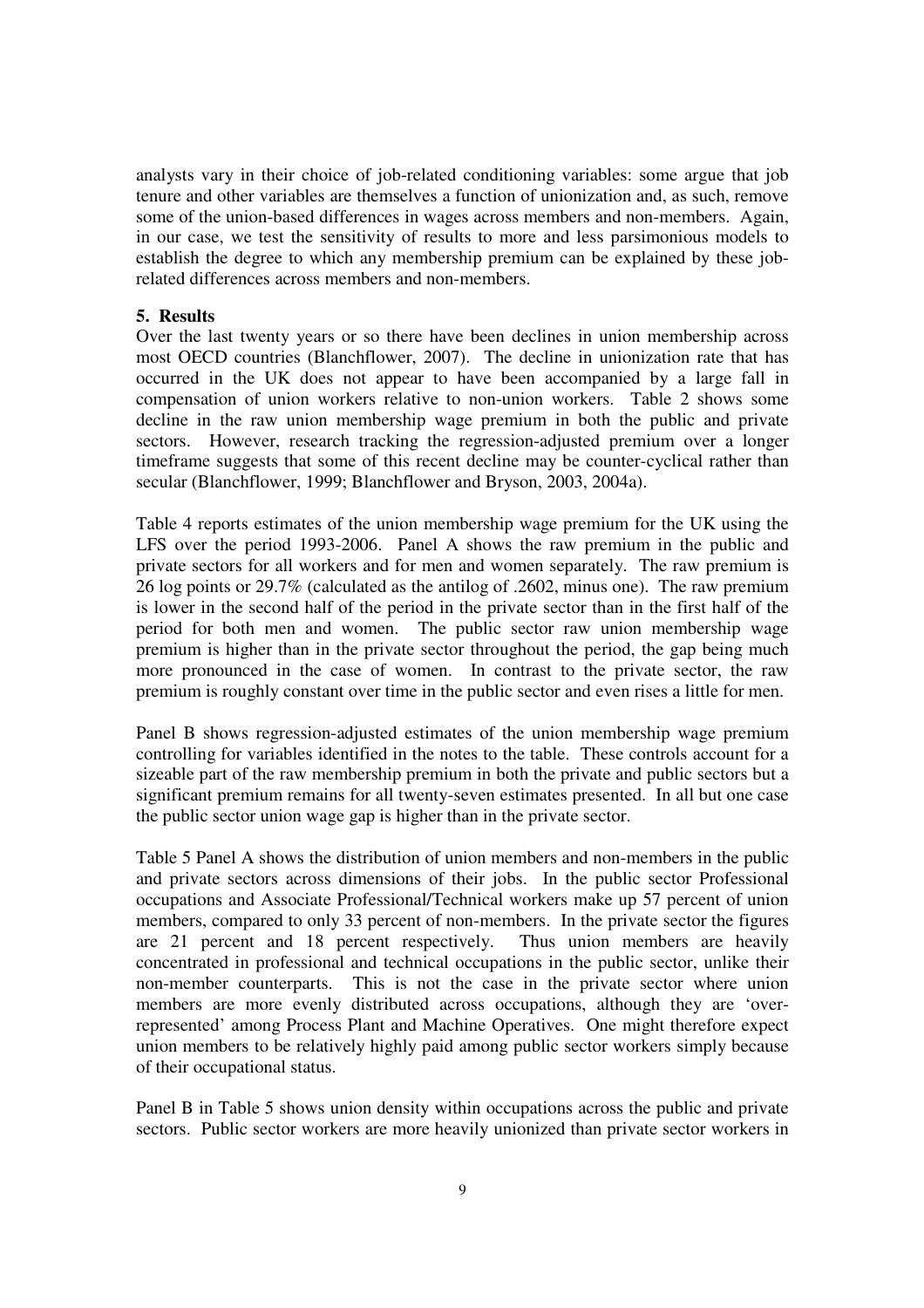all occupations. However, the rank order of union density by occupation differs in the two sectors. In the public sector, the occupation with the highest union density is Professionals, followed by Associate Professionals/Technical workers. So, not only do they account for a high percentage of all unionized workers in the public sector, these occupations also have very high union density and, as such, might be expected to have substantial bargaining power. In the private sector the occupation with the highest union density and thus the potential for high bargaining power is Process, Plant and Machine Operatives.

To account for these differences in the occupational profiles of workers in the public and private sectors Panel C of Table 4 adds over three hundred and fifty detailed three digit occupational controls to the LFS specifications discussed above. Comparing results in Panel C with those in Panel B, the addition of detailed occupational controls results in a larger union membership wage premium in the private sector. The separate analyses by sex reveal that this result is driven by what happens to the male union membership wage premium. Among men, the addition of occupational controls doubles the premium in the private sector and lowers it slightly among women. In the public sector, on the other hand, the introduction of occupational controls lowers the membership premium for men and women, the effect being most pronounced for women. As a result, the union membership wage premium for men is lower in the public sector than it is in the private sector, whereas among women the membership premium is roughly comparable across the two sectors.

We explore the link between the union membership wage premium in the two sectors and employees' occupational status by estimating the membership premium within each major occupational classification. Table 6 does this using pooled LFS data for the period 2001-2006. The membership premium is positive and statistically significant in both sectors for all occupational groups with one exception, namely managers and senior officials in the private sector where the premium is weakly negative. In general, it seems that the membership wage premium for higher occupations is larger in the public sector than in the private sector, whereas the premium for lower occupations is larger in the private sector. The membership premium is larger in the public sector than the private sector for Managers and senior officials, Professional occupations and Associate<br>Professionals and Technical Staff. The premium is roughly the same among The premium is roughly the same among Administrative and Secretarial Staff. However, the union membership premium among both Personal Service occupations and Elementary occupations is much larger in the private sector than it is in the public sector.

The other point emerging from Panel A in Table 5 is that the gap in job quality between union members and non-members, as measured by being on fixed-term contracts and in part-time jobs is larger in the public sector than the private sector. That is to say, union non-members are more likely to be on poorer contracts than union members in the public sector than they are in the private sector, confirming our conjecture mentioned in the introduction. Both these factors may reduce non-members' wages relative to members' wages and, since the discrepancies are greater in the public than the private sector, they may increase the wages of members relative to non-members to a greater degree in the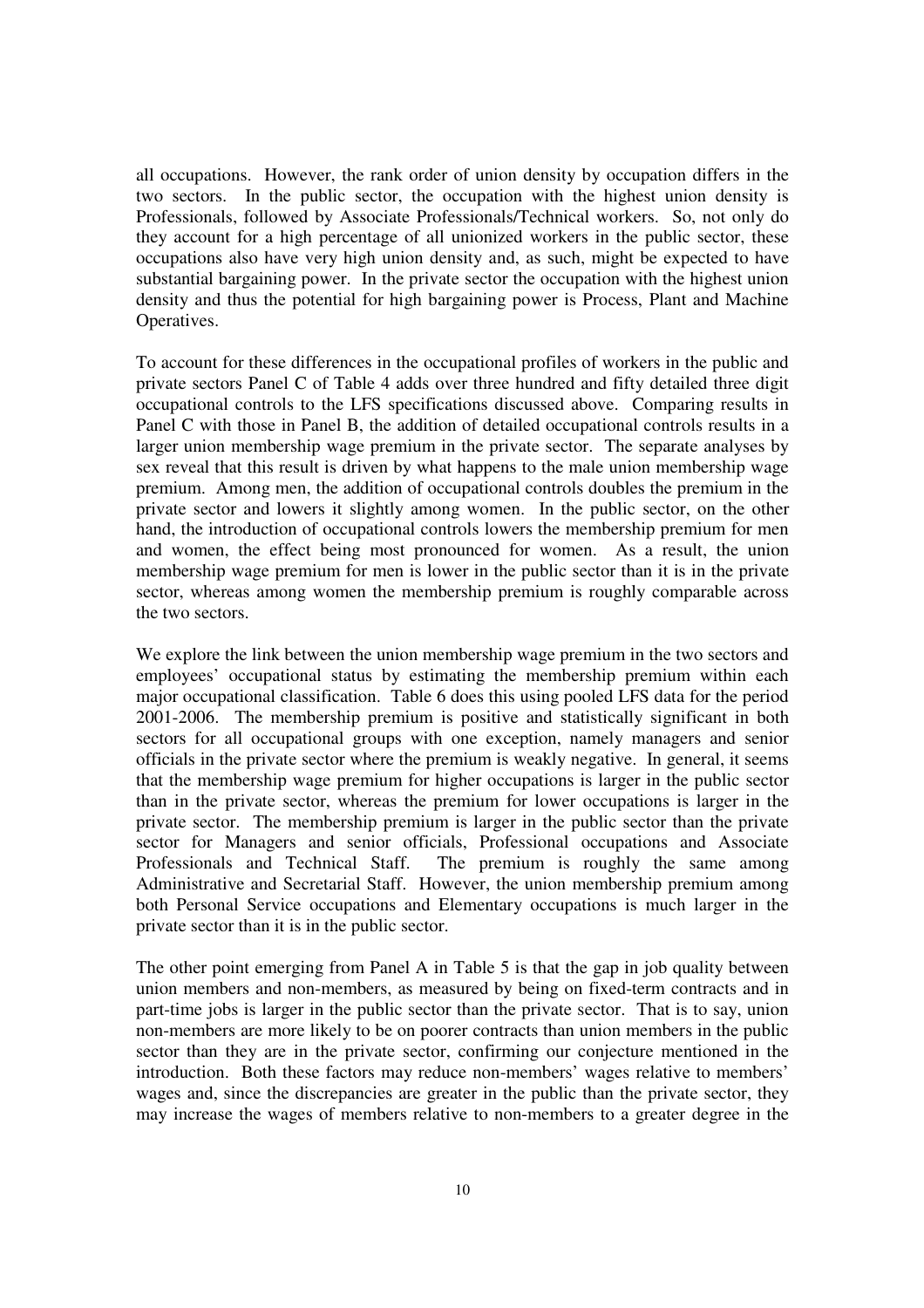public than the private sector. Of course, these job features are endogenous with respect to union membership. Nevertheless, we decided to test the sensitivity of our results to the inclusion of these controls, together with job tenure, which is lower for non-members than members in both sectors. We re-estimated the three equations in row 1 of part B of Table 4 for 1993-2006 for the whole economy and then for the private and public sectors simply adding controls for years of job tenure with the current employer and the nature of the employment contract distinguishing between seasonal, casual, fixed-term and 'other' non-permanent contracts as well as between full-time and part-time employees. The results were as follows:

|                | Table 4 estimates   | New estimates       |
|----------------|---------------------|---------------------|
| A11            | $.0939$ (n=185,778) | $.0485$ (n=185,623) |
| Private sector | $.0662$ (n=132,315) | $.0226$ (n=132,204) |
| Public sector  | $.1280$ (n=53,463)  | $.0824$ (n=53,419)  |

Including these controls lowers the estimated union membership premium in both sectors, the effect being particularly pronounced in the private sector. Thus, contrary to expectations, rather than reducing the gap in the union membership wage premium between the two sectors, introducing controls for job quality further accentuates the gap.

As noted earlier, the way employees are sampled in WERS means we are unlikely to encounter the misclassification problem which might plague the LFS. Furthermore, the coverage variable is also less likely to be prone to error since it is collected from workplace managers of employment relations rather than relying on employees' selfreporting.

Table 7 presents OLS estimates of the union membership wage premium using WERS. The raw premium is substantially larger in the public sector than the private sector (columns 1 and 2).<sup>10</sup> The introduction of controls for demographic characteristics, qualifications, three digit occupational classification, region and workplace characteristics reduces the premium in both sectors very substantially and goes a long way towards closing the gap in the membership premium between the two sectors (columns 3 and 4). However, the membership premium in the public sector remains a little higher than the premium in the private sector – in contrast to the findings in Panel C of Table 4. The introduction of potentially endogenous job controls reduces the membership premium still further in both sectors, but it remains statistically significant in both sectors and is a little larger in the public sector (columns 5 and 6).

WERS 2004 confirms our expectation that coverage and membership are more highly correlated in the public sector than the private sector. In the public sector, 63 percent of union members belong to an occupation which their workplace manager says has pay set

<sup>&</sup>lt;sup>10</sup> The public sector raw union membership premium in WERS is similar to that for the LFS in 2004 but the private sector premium is a little bigger in WERS than it is in the LFS (see Table 2).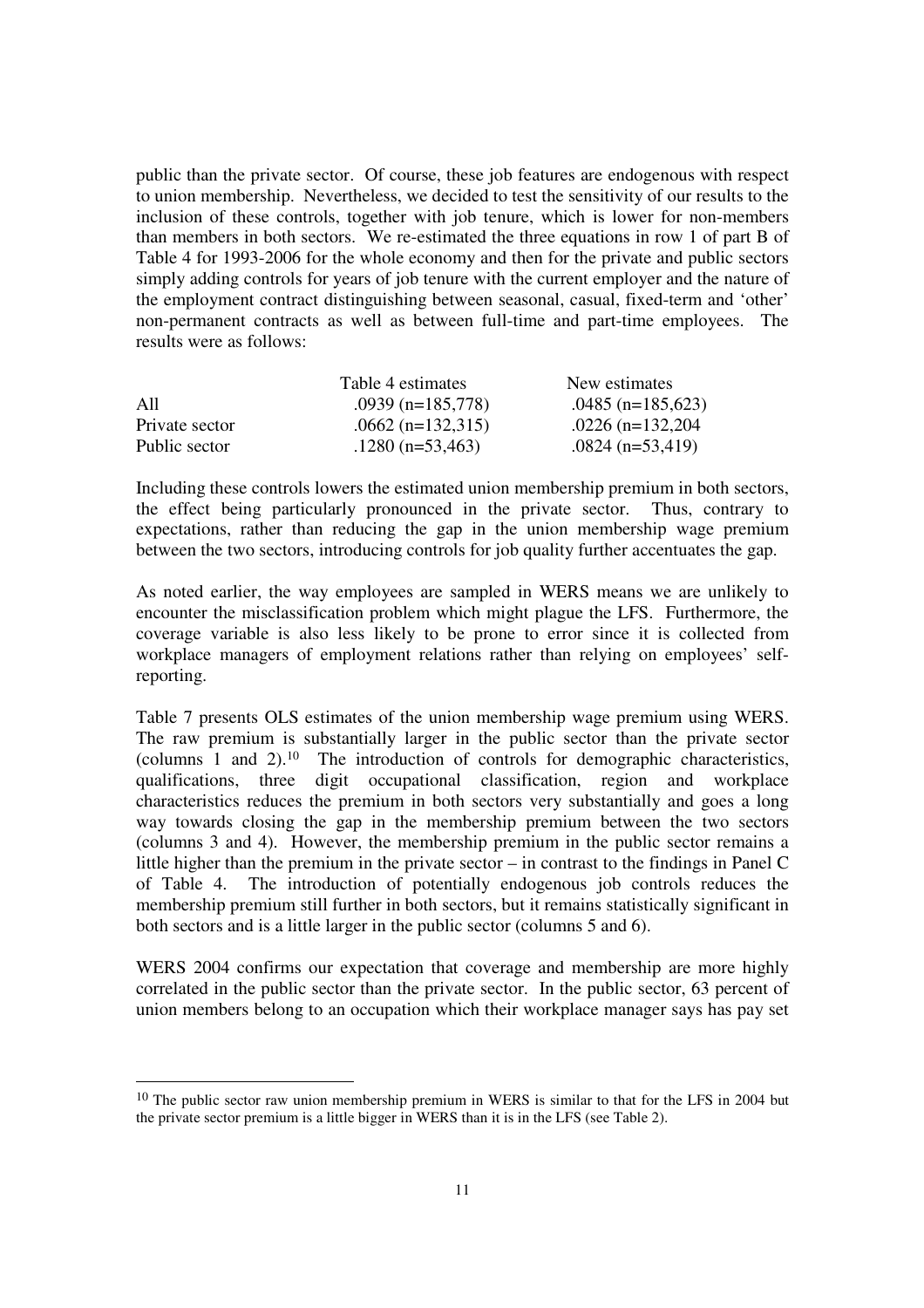through collective bargaining, compared to 51 percent in the private sector. However, the addition of a coverage dummy has little impact on the pattern of these results.<sup>11</sup>

We tackle the issue of potential unobserved workplace heterogeneity by running estimates of the union membership wage premium with workplace fixed effects using a robust estimator (Table 8). Workplace heterogeneity plays an important role in reducing the size of the union membership wage premium in the private sector – cutting it by around a half (compare models (1) in Tables 7 and 8). However, the premium actually rises in the public sector when comparing the wages of members versus non-members in the same workplace (compare models (2) in Tables 7 and 8). The introduction of demographic controls and 3-digit occupational classification reduces the size of the estimated premium in both sectors, particularly in the public sector. Nevertheless, the membership premium remains larger in the public sector than in the private sector (models (3) and (4)). The inclusion of potentially endogenous job controls in models (5) and (6) reduces the premium still further but it remains statistically significant in both sectors and is roughly twice as large in the public sector as it is in the private sector. These within-workplace estimations of the union membership wage premium which also include detailed occupation controls are strong evidence of a union effect on wage setting in both sectors, and of a larger effect in the public sector.

We further attempted to determine whether there was a membership premium among those workers who, according to their workplace manager, had their pay set via collective bargaining. We estimated both OLS and fixed effects models using the same controls as in the estimates presented above. The raw membership premium among covered workers is roughly twice as large in the public sector as it is in the private sector, but is only marginally larger once regression-adjusted (Table 9 rows 1 and 2). Within workplace estimates of the membership premium among covered workers were estimated using fixed effects estimation (rows 4-6). With workplace fixed effects there appears to be no statistically significant union membership wage premium among covered workers in the private sector, confirming Booth and Bryan's (2004) previous analyses using WERS 1998. However, in contrast, members continue to be paid a premium over their nonmember counterparts in the same workplaces, even when controlling for detailed occupational classification. That premium is in the order of around 5 percent (and 4 percent when potentially endogenous job controls are included in row 6).<sup>12</sup>

<sup>11</sup> These estimates are available from the authors on request.

<sup>&</sup>lt;sup>12</sup> We also examined data on wage changes from the longitudinal element of the LFS. We pooled together data from 1997-2004 and 2006 for individuals aged 16-64; no data are available for 2005 because of the switch to calendar years. Approximately half of the individuals in the Quarterly LFS files attrited for one reason or another. In total that gave us 36,113 observations of which 3.6% of workers switched from union in year 1 to nonunion in year 2 while 4.0% switched from non-union in year 1 to union in year 2. We were unable to find any statistically significant results using these data (results not reported). The reason for this finding is likely in part due to measurement error as well as to attrition bias. It is also likely driven by the fact that there are only small numbers of workers changing their union status; the decline in density has largely been driven by old (union) firms dying and new (non-union) firms being born. At the same time there has been a rise in the proportion of individuals who have never been union members even in unionized firms (Bryson and Gomez, 2005).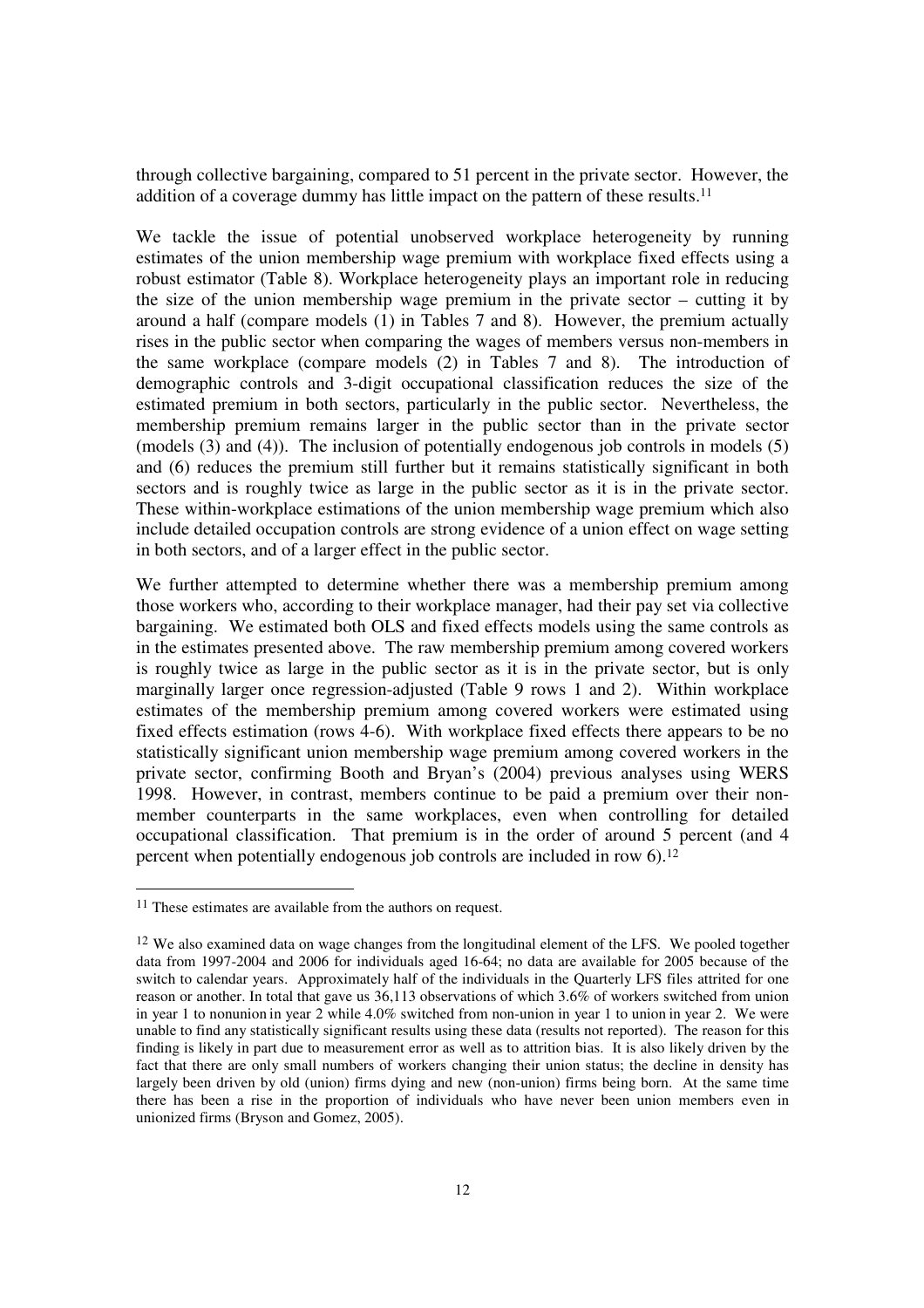#### **6. Conclusions**

Research on trade unions' wage effects is largely confined to the private sector. However, the growth of the non-union public sector has made it more meaningful to consider union effects in that sector, while increasing competition in the provision of public services has meant that union effects are attracting greater policy interest. The paper is motivated by two initial observations. First, the raw membership premium continues to be large in both sectors, although it has declined a little. Second, the raw membership wage premium is much larger in the public sector than it is in the private sector. We investigate potential reasons for this sectoral difference in the membership wage premium using the Labour Force Survey and the Workplace Employment Relations Survey. Our starting point is the observation that there are substantial differences in the distribution of union members in the public and private sectors according to job characteristics and job quality. Aspects of this worker and workplace heterogeneity are not usually captured in standard wage regression models, and so may account for the differences in the premium across the two sectors.

Using the Labour Force Survey we show just how heterogeneous the union wage premium is across workers. In particular, it differs systematically in the two sectors across occupations: in higher occupations the membership premium is larger in the public sector than in the private sector whereas, in lower occupations, it is larger in the private sector than it is in the public sector. If all occupations are pooled in models which contain detailed occupational controls there is no differential across sectors in the membership premium among women, and the male membership premium is actually lower in the public sector than it is in the private sector. On the other hand, contrary to expectations, controlling for potentially endogenous job quality variables actually accentuates the gap between the membership premium in the public and private sectors.

Using the Workplace Employment Relations Survey confirms that the gap between the membership wage premium in the public and private sectors closes when controlling for a more extensive set of variables. However, in contrast to the LFS, the membership premium remains a little larger in the public sector than in the private sector, whatever one controls for. This is even the case within workplaces. The public sector union membership wage premium remains roughly twice the size of the private sector membership premium having accounted for workplace fixed effects, workers' occupations, their job characteristics, qualifications and worker demographics. Furthermore, the membership wage premium *among* workers covered by collective bargaining is only apparent in the public sector.

We conclude that the membership wage premium in the public sector is not merely an artifact of private sector workers misclassifying themselves as working in the public sector. Rather, the union membership wage premium in the public sector is very robust to controlling for a wide range of detailed workplace, job and demographic controls. The same is true for the private sector membership wage premium. Thus, despite the weakening of unions in the UK over the last quarter century, unions continue to play an important role in wage formation. For the first time, we have shown that this is also the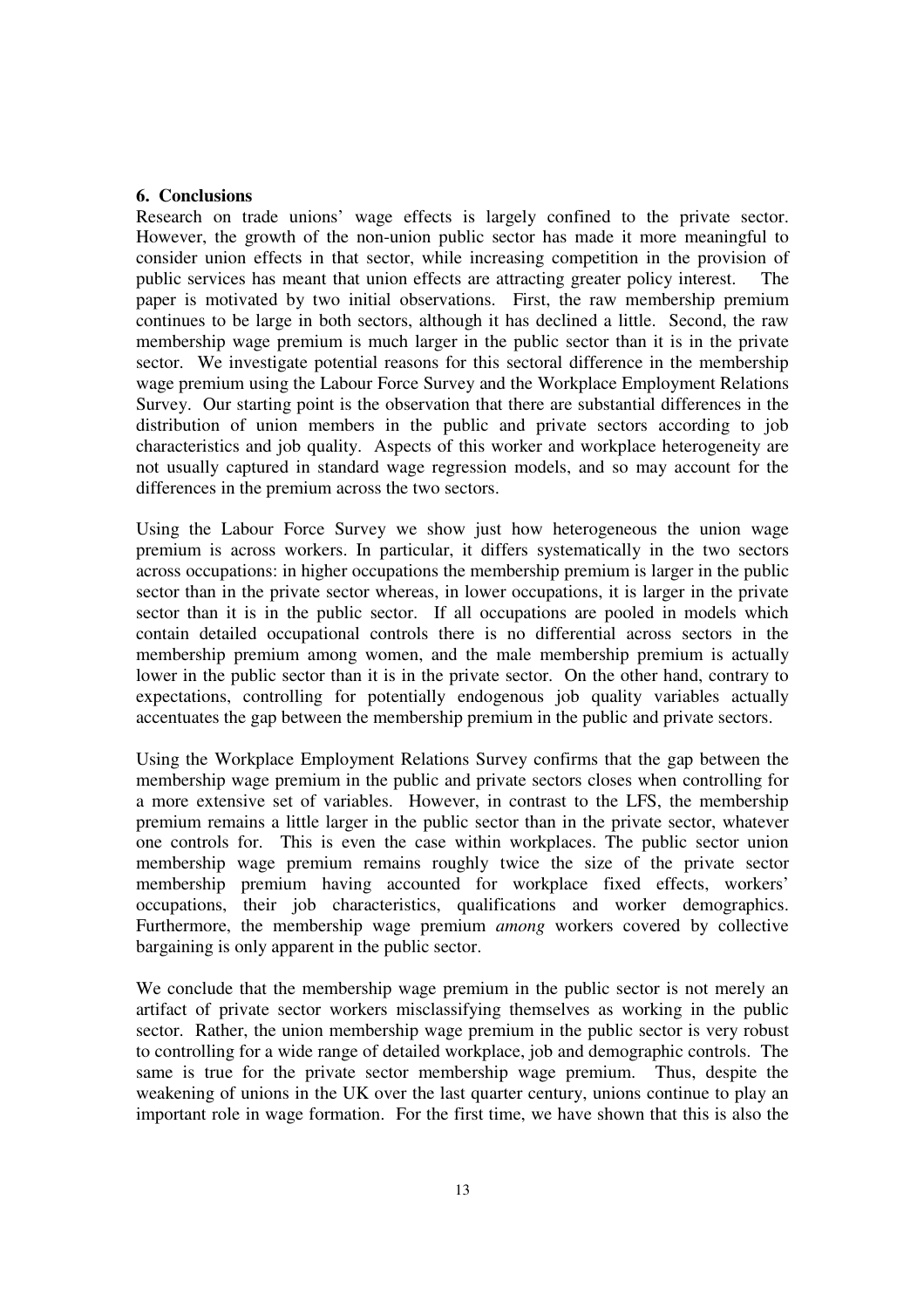case in the public sector, even within workplaces and controlling for detailed occupational classification. Given the importance government attaches to pay equity in general, and to the role of the public sector in achieving equitable pay outcomes, these findings are worthy of further investigation.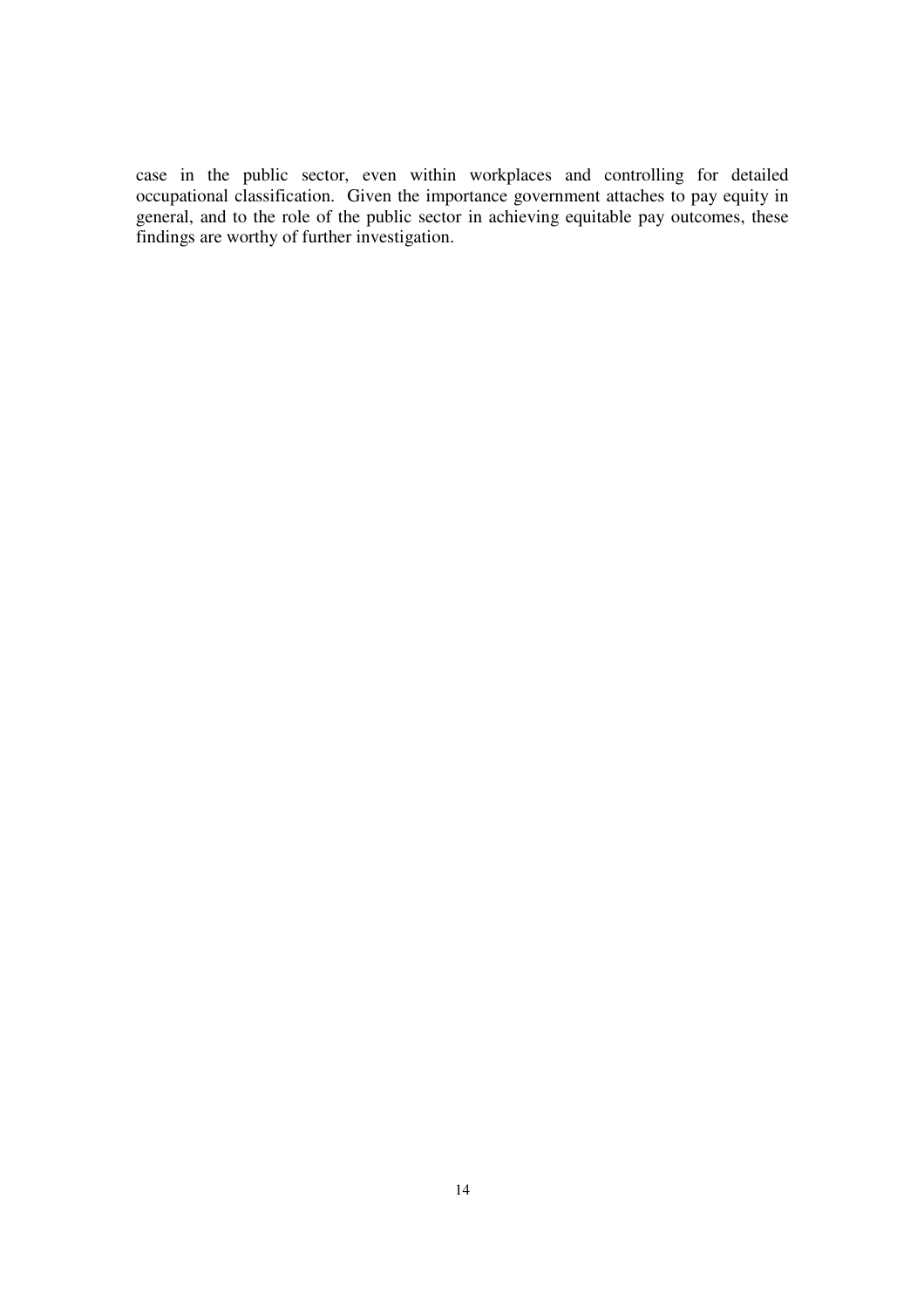## **Table 1. Unionization in the Public and Private Sectors, 1980-2004**

|                                                    | 1980 | 1984 | 1990 | 1998 | 2004 |
|----------------------------------------------------|------|------|------|------|------|
| % workplaces with recognized union                 |      |      |      |      |      |
| Public                                             | 94   | 99   | 87   | 87   | 87   |
| Private                                            | 50   | 48   | 38   | 24   | 22   |
| % workplaces with members but no union recognition |      |      |      |      |      |
| Public                                             | 5    | 1    | 12   | 11   | 10   |
| Private                                            | 11   | 10   | 11   | 12   | 15   |
| Union density, workplace-weighted                  |      |      |      |      |      |
| Public                                             | 85   | 80   | 73   | 61   | 64   |
| Private                                            | 41   | 32   | 25   | 13   | 13   |
| Union density, employee-weighted                   |      |      |      |      |      |
| Public                                             | 84   | 81   | 72   | 58   | 58   |
| Private                                            | 57   | 45   | 36   | 25   | 20   |

Notes:

(1) Source: Workplace Industrial Relations Surveys, 1980-2004. Authors' calculations (2) All workplaces with 25+ employees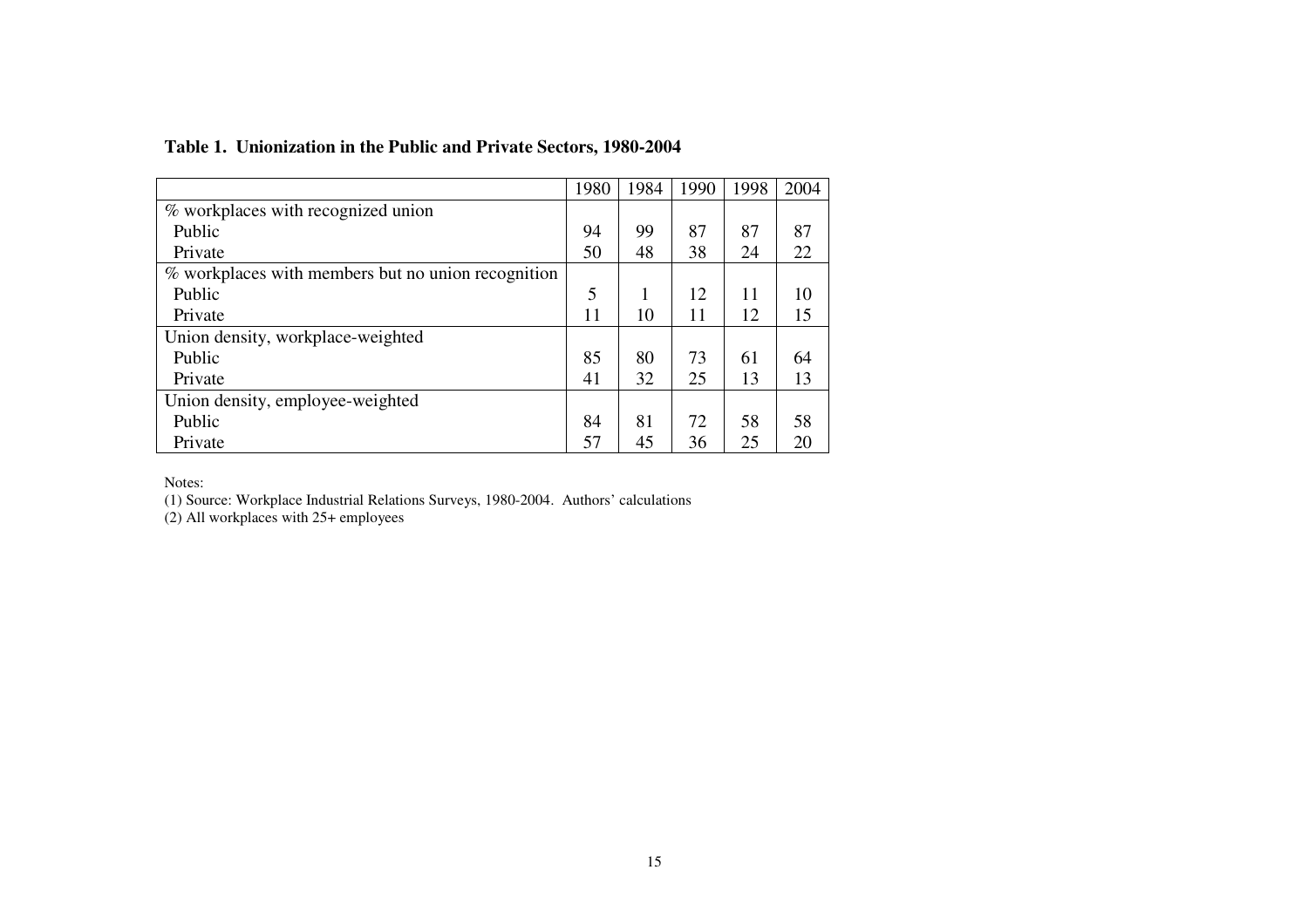|      | Union Membership Density (%) |        | Raw Membership Wage<br>Premium $(\%)$ |        |
|------|------------------------------|--------|---------------------------------------|--------|
|      | Private                      | Public | Private                               | Public |
| 1995 | 21.6                         | 61.5   | 13.2                                  | 26.9   |
| 1996 | 20.9                         | 61.1   | 13.0                                  | 26.7   |
| 1997 | 20.2                         | 61.3   | 12.1                                  | 23.3   |
| 1998 | 19.5                         | 61.0   | 9.7                                   | 22.4   |
| 1999 | 19.3                         | 59.9   | 8.9                                   | 27.4   |
| 2000 | 18.8                         | 60.2   | 7.5                                   | 27.5   |
| 2001 | 18.6                         | 59.3   | 6.3                                   | 29.9   |
| 2002 | 18.2                         | 59.7   | 6.1                                   | 28.9   |
| 2003 | 18.2                         | 59.1   | 8.3                                   | 26.5   |
| 2004 | 17.2                         | 58.8   | 6.4                                   | 23.4   |
| 2005 | 17.2                         | 58.6   | 8.1                                   | 22.3   |
| 2006 | 16.6                         | 58.8   | 9.1                                   | 22.5   |

**Table 2. Labour Force Survey Union Density and Raw Trade Union Membership Wage Premium, UK employees, 1995-2006** 

Source: H. Grainger and M. Crowther (2007), 'Trade Union Membership 2006', Department of Trade and Industry, London

|                           | Private sector |      |      | Public sector |      |      |
|---------------------------|----------------|------|------|---------------|------|------|
|                           | 1990           | 1998 | 2004 | 1990          | 1998 | 2004 |
| Cleaning                  | 55             | 71   | 72   | 56            | 61   | 66   |
| Security                  | 33             | 46   | 45   | 13            | 29   | 31   |
| Catering                  | 20             | 22   | 19   | 36            | 52   | 50   |
| Building maintenance      | 66             | 71   | 72   | 54            | 67   | 73   |
| Printing/photocopying     | 29             | 25   | 18   | 10            | 14   | 15   |
| Payroll                   | 13             | 17   | 25   | 5             | 25   | 41   |
| Transport documents/goods | 47             | 52   | 43   | 21            | 29   | 23   |

|  | Table 3. Percentage of Workplaces Subcontracting Services, 1990-2004 |  |
|--|----------------------------------------------------------------------|--|
|  |                                                                      |  |

Source: Workplace Employment Relations Surveys, 1990-2004. Workplaces with 25+ employees. Authors' calculations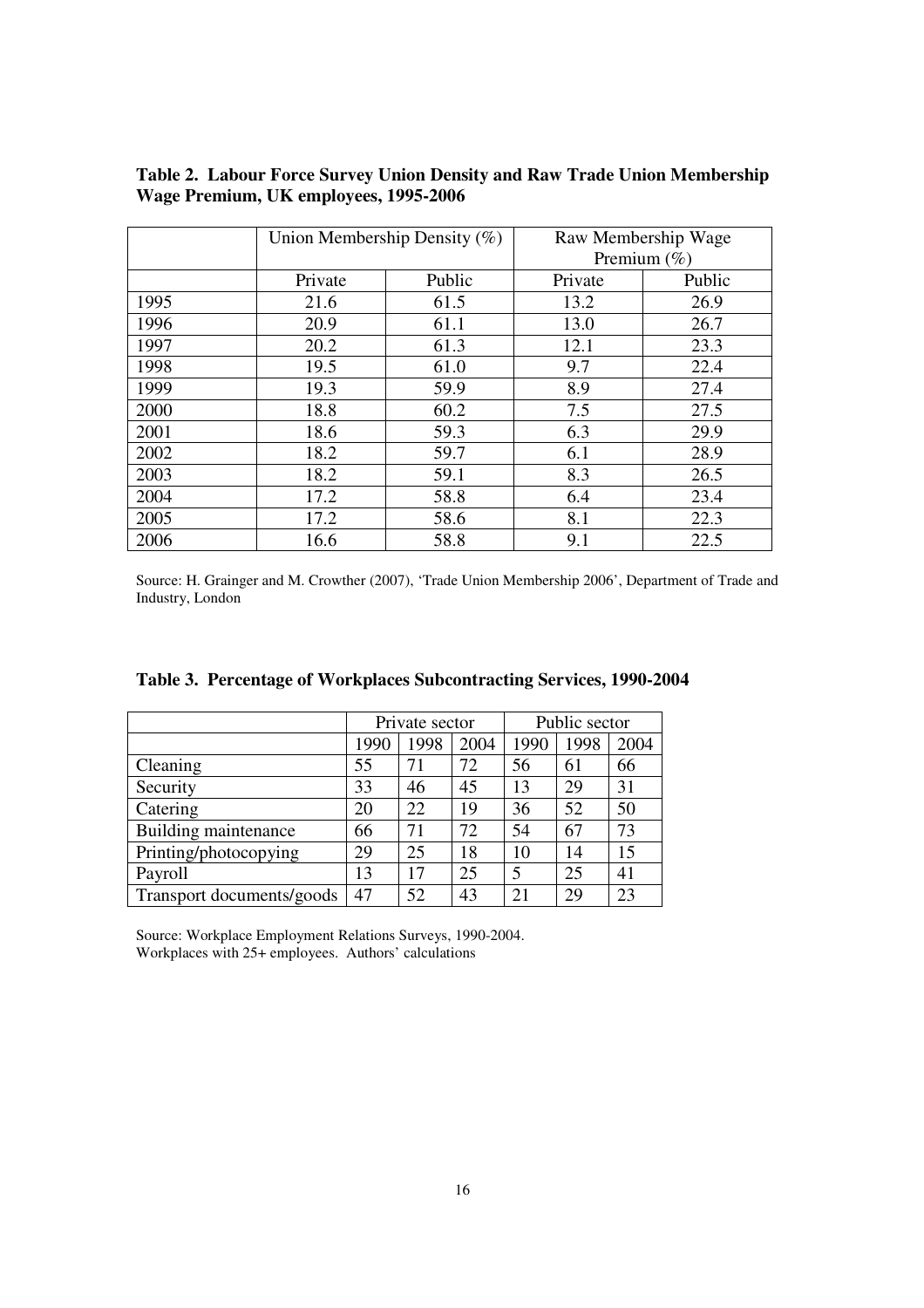## **Table 4. Union Wage Differentials, 1993-2006, LFS.**

|                                    | All                   | Private              | Public             |
|------------------------------------|-----------------------|----------------------|--------------------|
| A) No controls                     |                       |                      |                    |
| 1993-2006                          | .2602 ( $n=196,069$ ) | $.1864$ (n=139,374)  | $.2677$ (n=56,249) |
| 1993-1999                          | $.2870$ (n=89,790)    | .2190 ( $n=64,176$ ) | $.2665$ (n=25,365) |
| 2000-2006                          | .2368 $(n=106,279)$   | $.1559$ (n=75,198)   | $.2687$ (n=30,884) |
| Men                                |                       |                      |                    |
| 1993-2006                          | $.1661$ (n=95,388)    | $.1116$ (n=75,394)   | $.1366$ (n=19,768) |
| 1993-1999                          | $.1869$ (n=44,077)    | $.1397$ (n=34,585)   | $.1275$ (n=9,363)  |
| 2000-2006                          | $.1471(n=51,311)$     | $.0853$ (n=40,809)   | $.1445$ (n=10,405) |
| Women                              |                       |                      |                    |
| 1993-2006                          | $.3402$ (n=100,681)   | $.1955$ (n=63,980)   | $.3140(n=36,481)$  |
| 1993-1999                          | $.3656$ (n=45,713)    | .2189 ( $n=29,591$ ) | $.3166$ (n=16,002) |
| 2000-2006                          | $.3190$ (n=54,968)    | $.1739$ (n=34,389)   | $.3120(n=20,479)$  |
|                                    |                       |                      |                    |
| B) With controls                   |                       |                      |                    |
| 1993-2006                          | .0939 ( $n=185,778$ ) | $.0662$ (n=132,315)  | $.1280$ (n=53,463) |
| 1993-1999                          | $.1227$ (n=88,793)    | .0882 $(n=63,417)$   | $.1289$ (n=25,156) |
| 2000-2006                          | $.0868$ (n=105,491)   | $.0521$ (n=74,709)   | $.1271$ (n=30,782) |
| Men                                |                       |                      |                    |
| 1993-2006                          | $.0443$ (n=90,077)    | $.0407$ (n=71,391)   | $.0568$ (n=18,686) |
| 1993-1999                          | $.0629$ (n=43,450)    | $.0602$ (n=34,075)   | $.0515$ (n=9,265)  |
| 2000-2006                          | $.0397$ (n=50,805)    | $.0312(n=40,448)$    | $.0611$ (n=10,357) |
| Women                              |                       |                      |                    |
| 1993-2006                          | $.1374$ (n=95,701)    | $.1005$ (n=60,924)   | $.1538$ (n=34,777) |
| 1993-1999                          | $.1752$ (n=45,343)    | $.1206$ (n=29,342)   | $.1583$ (n=15,891) |
| 2000-2006                          | $.1290$ (n=54,686)    | $.0842$ (n=34,261)   | $.1498$ (n=20,425) |
|                                    |                       |                      |                    |
| C) Plus narrow occupation controls |                       |                      |                    |
| 1993-2000                          | .1163(105,067)        | .1138(75,022)        | .0814 (29,798)     |
| 2001-2006                          | .0789 (89,183)        | .0823(63,059)        | .0681(26,124)      |
| Men                                |                       |                      |                    |
| 1993-2000                          | .0913 (51,409)        | .1009(40,387)        | .0453 (10,900)     |
| 2001-2006                          | .0714(42,821)         | .0814(34,106)        | .0444(8,715)       |
| Women                              |                       |                      |                    |
| 1993-2000                          | .1338 (53,658)        | .1154(34,635)        | .0966 (18,898)     |
| 2001-2006                          | .0826 (46,362)        | .0759 (28,953)       | .0788 (17,409)     |

Source: Labor Force Surveys, Autumn quarters. Notes: equations include the following controls - year dummies, age and its square, gender, 4 race dummies, 47 highest qualifications dummies, 61 industry dummies and 21 region of work dummies. Dependent variable is the log of hourly earnings – gross weekly pay divided by basic usual hours. In part A year dummies are included. In part C there are 370 and 353 occupation dummies respectively for years 1993-2000 and 2001-2006.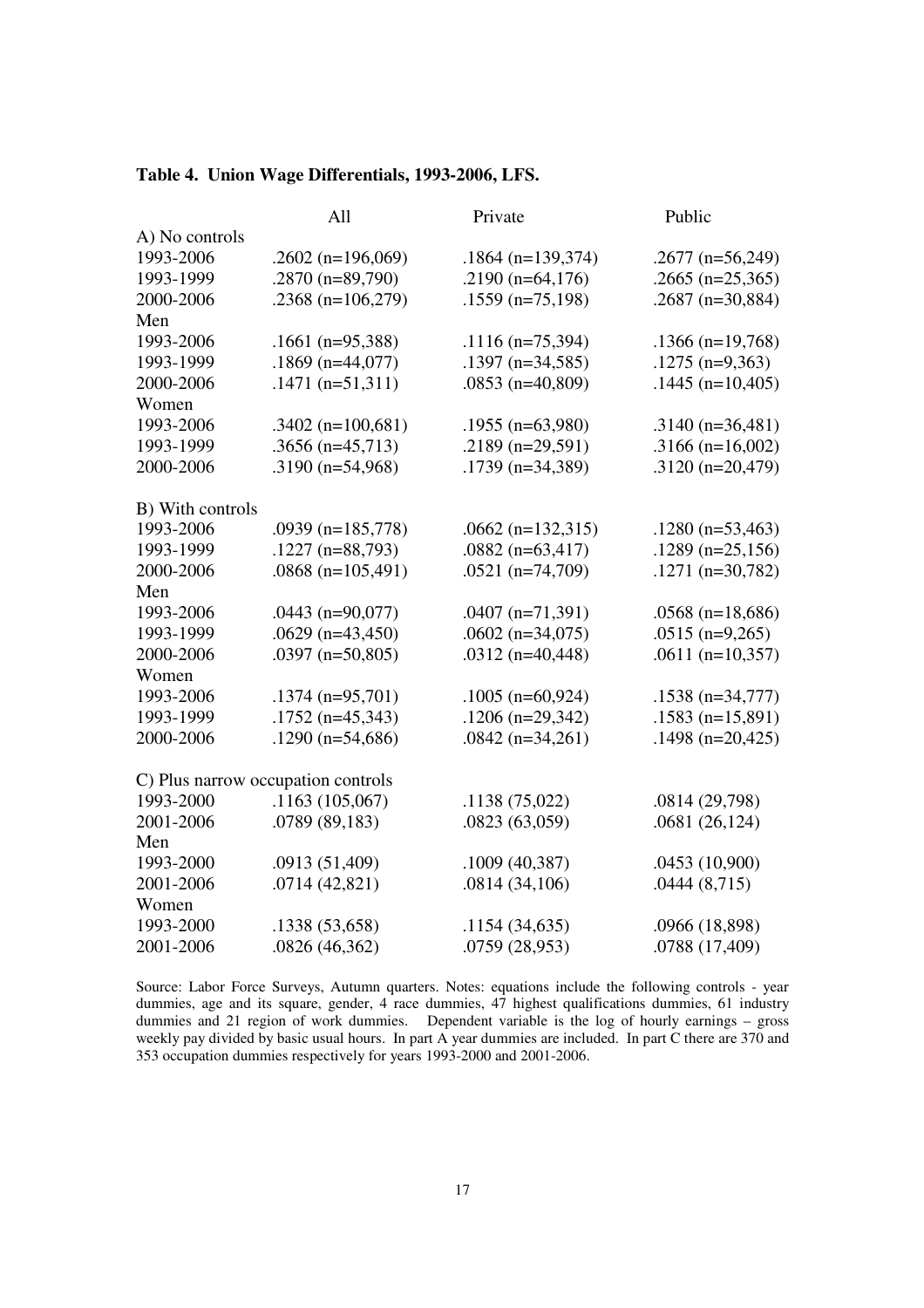|                                        | Public    |        | Private   |        |
|----------------------------------------|-----------|--------|-----------|--------|
|                                        | Non-union | Union  | Non-union | Union  |
| Managers and senior officials          | $8\%$     | $6\%$  | 18%       | $11\%$ |
| Professional occupations               | $16\%$    | 30%    | $8\%$     | 9%     |
| Associate professional/technical       | $17\%$    | $27\%$ | $10\%$    | 12%    |
| Administrative and secretarial         | 24%       | 14%    | 13%       | 9%     |
| Skilled trade occupations              | $2\%$     | $2\%$  | $10\%$    | 15%    |
| Personal service occupations           | $17\%$    | $12\%$ | $6\%$     | $4\%$  |
| Sales and customer service occupations | $1\%$     | $1\%$  | 12%       | 8%     |
| Process plant and machine operatives   | $1\%$     | $1\%$  | $8\%$     | 19%    |
| Elementary occupations                 | 13%       | 7%     | 14%       | 12%    |

## **Table 5A: Distribution of Union and Non-Union Workers in the Public and Private Sectors (%)**

|                             | Public sector  |        | Private sector |                |
|-----------------------------|----------------|--------|----------------|----------------|
|                             | Non-Union      | Union  | Non-Union      | Union          |
| % all workers               | 11             | 17     | 58             | 14             |
| % female                    | 67             | 61     | 42             | 32             |
| Male                        | 33             | 39     | 53             | 66             |
| Non-white                   | 6              | 5      | 5              | 5              |
| London & South East         | 34             | 27     | 35             | 25             |
| <b>Job Tenure</b>           | $\overline{7}$ | 11     | 5              | 11             |
| Ever do overtime            | 38             | 56     | 47             | 62             |
| Fulltime                    | 58             | 78     | 73             | 86             |
| Permanent Job               | 85             | 95     | 94             | 97             |
| Seasonal                    | $\ast$         | $\ast$ | 1              | $\ast$         |
| Fixed contract              | 10             | 4      | 2              | $\overline{2}$ |
| Temp agency                 | 1              | $\ast$ | 1              | $\ast$         |
| Casual work                 | $\overline{2}$ | $\ast$ | 2              | $\ast$         |
| Other temporary             | 1              | 1      | 1              | $\ast$         |
| <b>Basic Work hours</b>     | 29             | 34     | 34             | 36             |
| <=10 employees at workplace | 10             | 6      | 27             | 9              |
| >=50 employees at workplace | 63             | 68     | 43             | 71             |
| Degree or higher degree     | 23             | 33     | 15             | 11             |
| Tenure 1 year or less       | 31             | 12     | 38             | 15             |
| Tenure $>=10$ years         | 26             | 50     | 19             | 46             |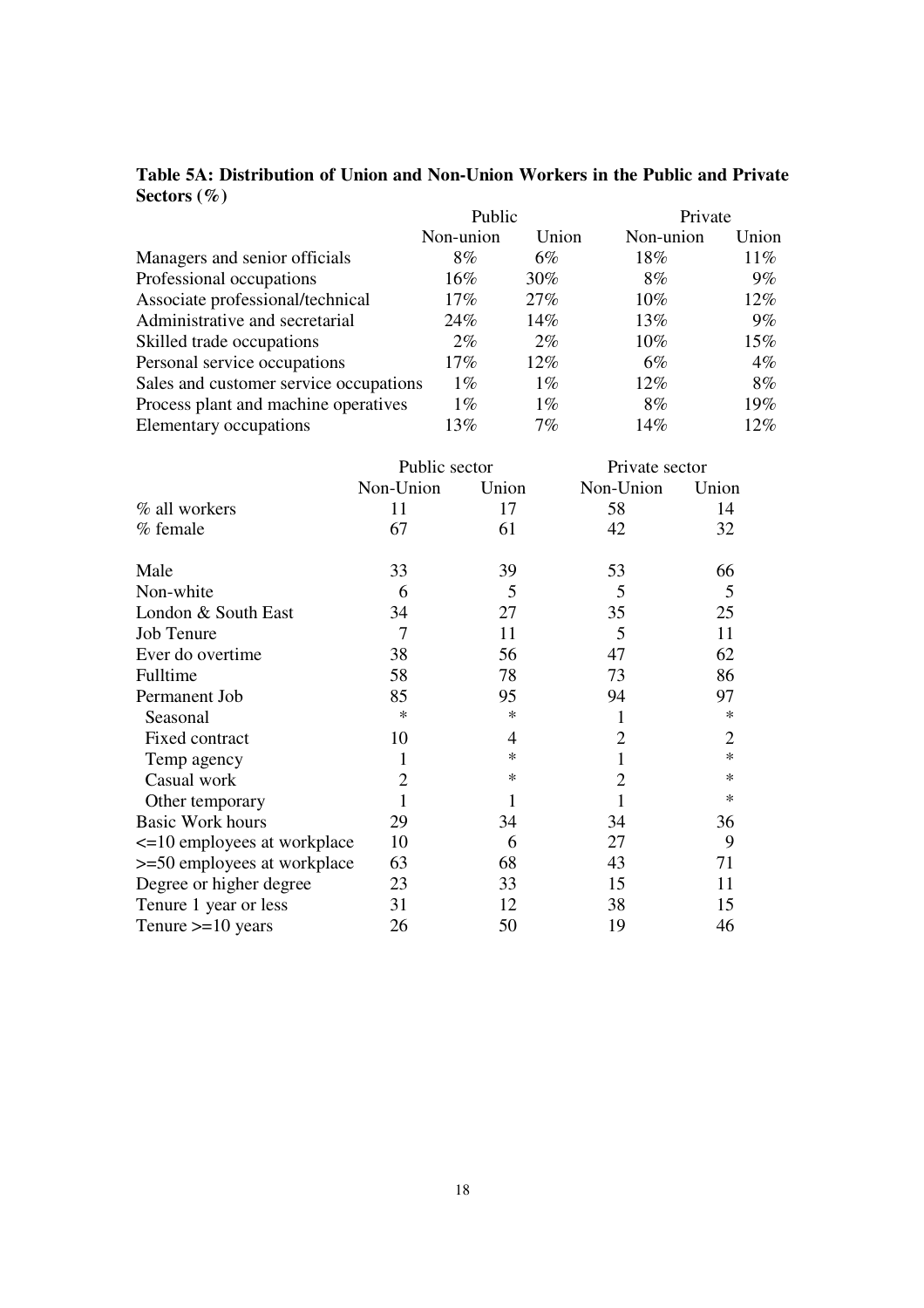|                                       | Public | Private |
|---------------------------------------|--------|---------|
| Managers and senior officials         | 52.9   | 12.2    |
| Professional occupations              | 72.2   | 21.0    |
| Associate professional and technical  | 69.2   | 21.2    |
| Administrative and secretarial        | 44.7   | 13.0    |
| Skilled trades occupations            | 62.9   | 25.0    |
| Personal service occupations          | 49.9   | 12.7    |
| Sales and customer service occupation | 48.2   | 13.0    |
| Process, plant and machine operatives | 64.2   | 34.8    |
| Elementary occupations                | 42.2   | 16.0    |

#### **Table 5B: Union Density by Occupation in Public and Private Sectors (%)**

Source: Labour Force Surveys Autumn quarters (September, October and November), 2001-2006 plus August 2003 and December 2006 (n=196,366).

|                                      | Wage gap | T-statistic | N      |
|--------------------------------------|----------|-------------|--------|
| Public sector                        |          |             |        |
| Managers and senior officials        | .0420    | 2.39        | 1,885  |
| Professional occupations             | .0728    | 6.29        | 6,293  |
| Associate professional and technical | .0690    | 6.79        | 5,915  |
| Administrative and secretarial       | .0723    | 7.45        | 4,794  |
| Personal service occupations         | .1113    | 9.17        | 3,632  |
| Elementary occupations               | .0753    | 4.89        | 2,531  |
| Private sector                       |          |             |        |
| Managers and senior officials        | $-.0247$ | 1.65        | 10,802 |
| Professional occupations             | .0319    | 1.92        | 4,917  |
| Associate professional and technical | .0456    | 3.36        | 6,578  |
| Administrative and secretarial       | .0701    | 5.11        | 8,110  |
| Skilled trades                       | .1303    | 11.36       | 6,878  |
| Personal service occupations         | .1965    | 9.16        | 3,544  |
| Sales and customer service           | .0381    | 3.14        | 7,259  |
| Process, plant & machine operatives  | .1568    | 16.68       | 6,317  |
| Elementary occupations               | .1321    | 11.85       | 8,654  |

## **Table 6. Union Membership Wage Premium by Occupation, 2001-2006**

Source: Labor Force Surveys, Autumn quarters. Notes: equations include the following controls - year dummies, age and its square, gender, 4 race dummies, 47 highest qualifications dummies, 61 industry dummies and 21 region of work dummies. Dependent variable is the log of hourly earnings – gross weekly pay divided by basic usual hours.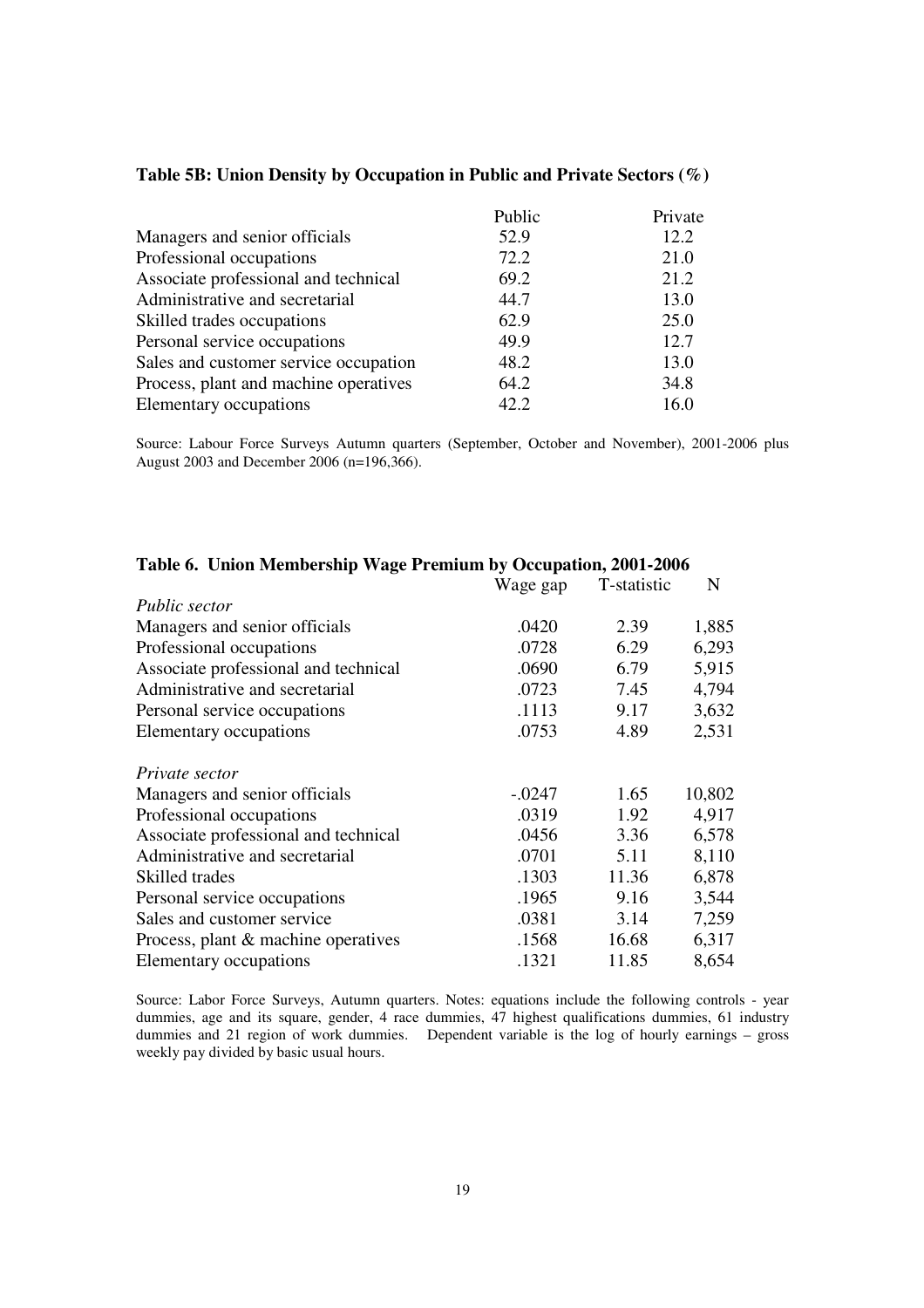|              | (1)      | (2)      | (3)     | (4)     | (5)     | (6)     |
|--------------|----------|----------|---------|---------|---------|---------|
|              | Private  | Public   | Private | Public  | Private | Public  |
| Union member | 0.120    | 0.202    | 0.051   | 0.064   | 0.035   | 0.052   |
|              | (10.72)  | (15.73)  | (5.83)  | (6.28)  | (3.91)  | (5.01)  |
| Constant     | 2.113    | 2.115    | 2.351   | 2.516   | 2.414   | 2.654   |
|              | (383.28) | (206.75) | (31.76) | (13.95) | (32.16) | (14.67) |
| Observations | 12,818   | 5,934    | 12,818  | 5,934   | 12,818  | 5,934   |
| R-squared    | 0.01     | 0.04     | 0.53    | 0.52    | 0.55    | 0.53    |

**Table 7. OLS Estimates of the Union Membership Wage Premium, WERS 2004** 

Notes:

(1) T-statistics in parentheses.

(2) Models (1) and (2): raw premium without controls

(3) Models (3) and (4): includes following controls - male, age (9 dummies), academic qualifications (8 dummies), vocational qualifications (3 dummies), health problem, white British, household composition (4 dummies); 3-digit SOC (81 dummies); industry (12 dummies); region (10 dummies); establishment size (7 dummies); single workplace organization; workplace age (4 dummies); foreign owned (private sector only). (4) Models (5) and (6): (3)/(4) plus the following controls: permanent contract; full-time contract; workplace tenure (5 dummies); training days (4 dummies); gender segregation of the job at the workplace (6 dummies)

#### **Table 8: Estimates of the Union Membership Wage Premium with Workplace Fixed Effects**

|              | (1)      | (2)      | (3)     | 4)      | (5)     | (6)     |
|--------------|----------|----------|---------|---------|---------|---------|
|              | Private  | Public   | Private | Public  | Private | Public  |
| Union member | 0.054    | 0.237    | 0.037   | 0.060   | 0.024   | 0.049   |
|              | (4.54)   | (18.10)  | (3.61)  | (5.64)  | (2.35)  | (4.59)  |
| Constant     | 2.129    | 2.093    | 2.389   | 2.519   | 2.523   | 2.701   |
|              | (451.44) | (205.62) | (40.06) | (24.04) | (38.40) | (24.48) |
| Observations | 12818    | 5934     | 12818   | 5934    | 12818   | 5934    |
| R-squared    | 0.00     | 0.06     | 0.32    | 0.45    | 0.34    | 0.47    |

Notes:

(1): T-statistics in parentheses.

(2) Private sector models contain fixed effects for 1237 workplaces. Public sector models contain fixed effects for 484 workplaces

(3): Models (1) and (2): raw premium without controls

(4): Models (3) and (4) contain following controls: male, age (9 dummies), academic qualifications (8 dummies), vocational qualifications (3 dummies), health problem, white British, household composition (4 dummies); 3-digit SOC (81 dummies)

(5): Models (5) and (6):  $(3)/(4)$  plus the following controls: permanent contract; full-time contract; workplace tenure (5 dummies); training days (4 dummies); gender segregation of the job at the workplace (6 dummies)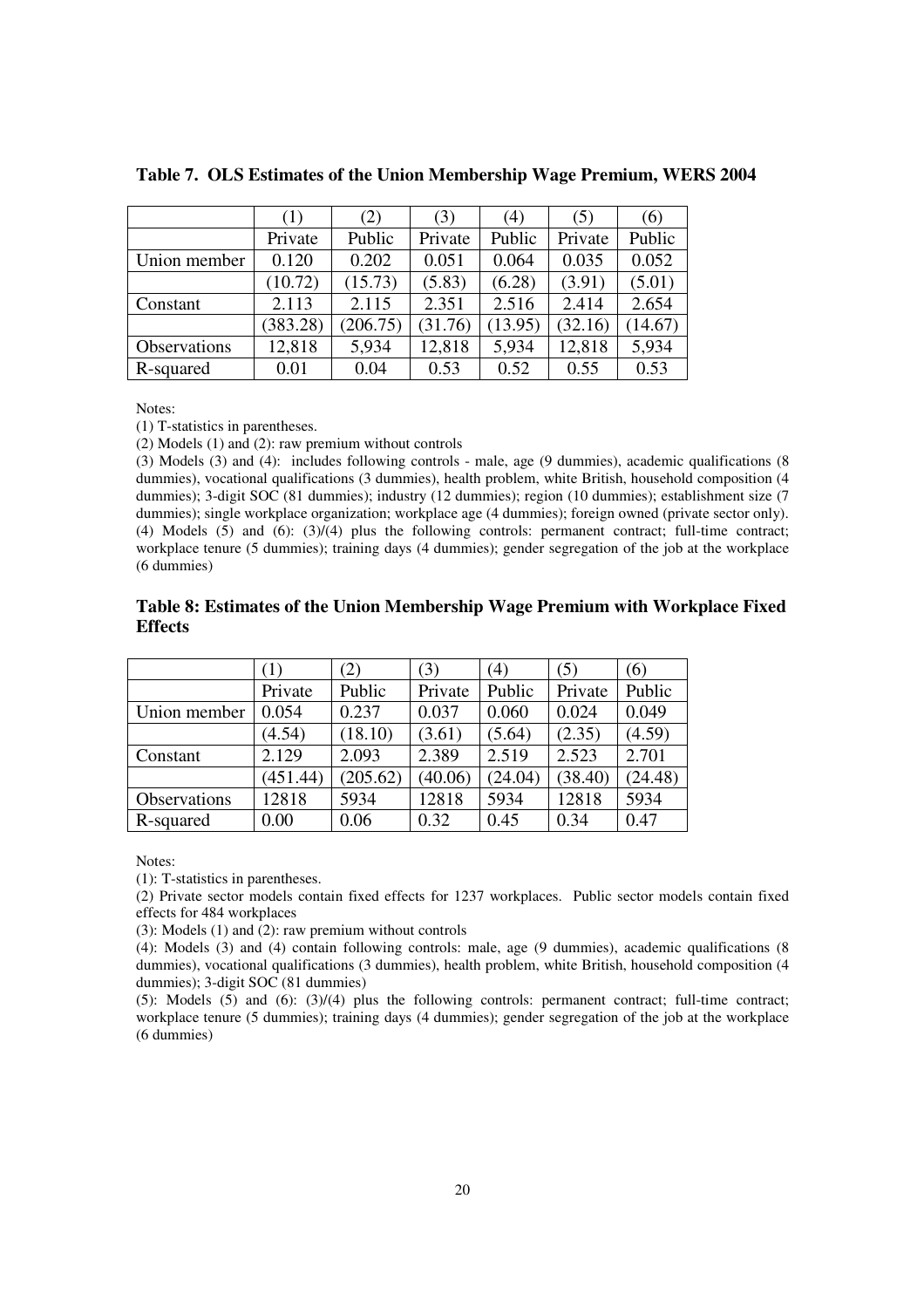| Table 9: Union Membership Wage Premium Among Covered Workers |  |  |
|--------------------------------------------------------------|--|--|
|--------------------------------------------------------------|--|--|

|                                                    | Private                                     | Public      |
|----------------------------------------------------|---------------------------------------------|-------------|
| <b>OLS</b>                                         |                                             |             |
| 1. No controls                                     | $0.083(4.70)$ 0.151 (9.51)                  |             |
| 2. + demographics, 3-digit SOC, workplace controls | $\vert 0.053(3.71) \vert 0.062(5.07) \vert$ |             |
| 3. As $2 + job$ controls                           | $0.041(2.86)$ 0.046 (3.64)                  |             |
| Workplace fixed effects                            |                                             |             |
| 4. No controls                                     | $0.030(1.75)$ 0.157 (9.74)                  |             |
| 5. + demographics, 3-digit SOC                     | 0.015(0.97)                                 | 0.054(4.08) |
| 6. As $5 + job$ controls                           | 0.008(0.50)                                 | 0.037(2.77) |

Notes:

(1) T-statistics in parentheses

(2) Model coefficients with t-statistics in parentheses.

(3) Demographic controls: male, age (9 dummies), academic qualifications (8 dummies), vocational qualifications (3 dummies), health problem, white British, household composition (4 dummies).

(4) Workplace controls: industry (12 dummies); region (10 dummies); establishment size (7 dummies); single workplace organization; workplace age (4 dummies); foreign owned (private sector only).

(5) Job controls: permanent contract; full-time contract; workplace tenure (5 dummies); training days (4 dummies); gender segregation of the job at the workplace (6 dummies).

(6) Fixed effects models contain 303 workplaces in the private sector and 384 in the public sector.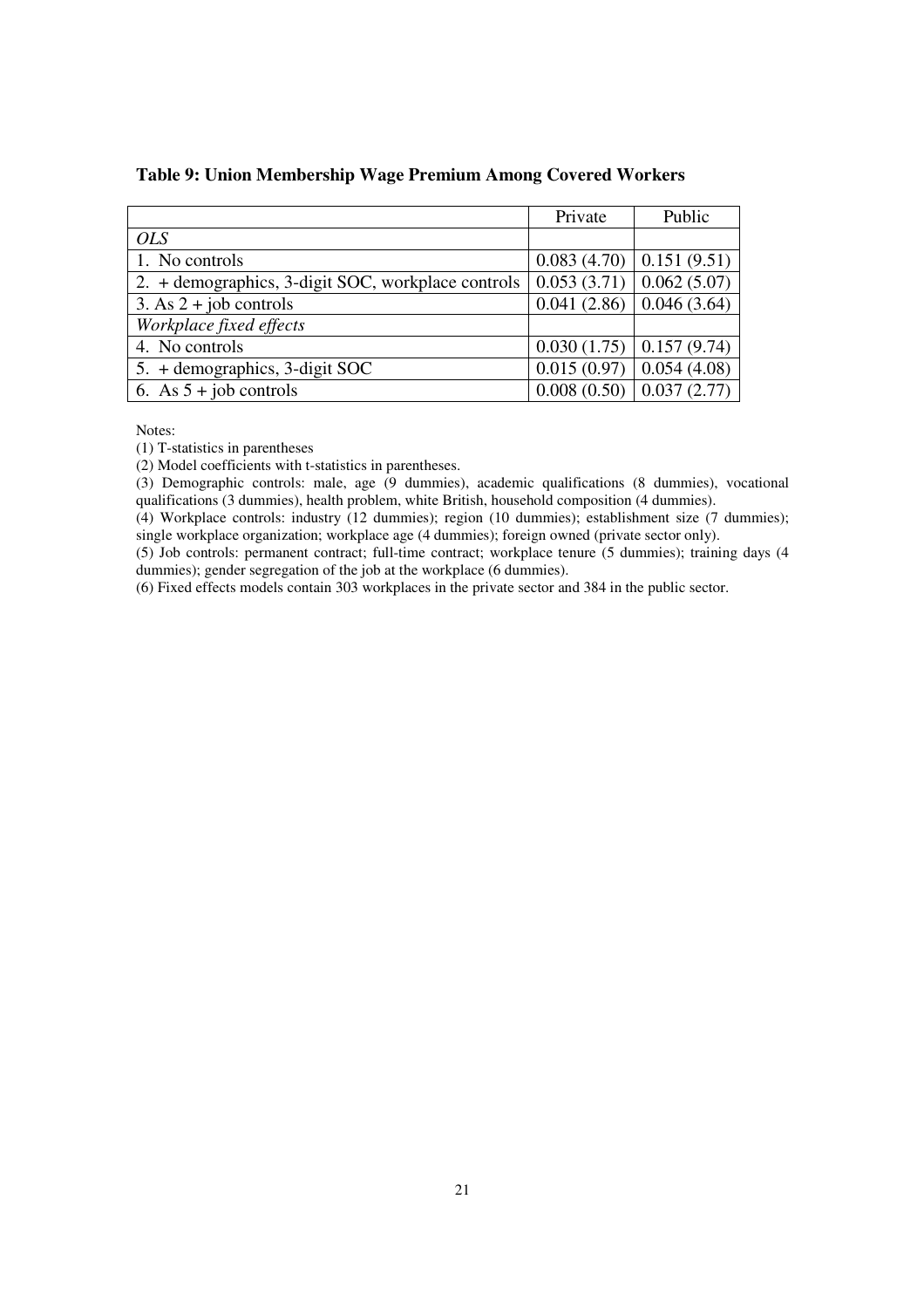#### References

Abowd, J. and Farber, H. (1982), 'Job queues and the union status of workers', Industrial and Labor Relations Review, 36, pp. 354-367

Blanchflower, D.G. (2007), 'International patterns of union membership', British Journal of Industrial Relations, March, Volume 45, Number 1, pp. 1-28.

Blanchflower, D.G. and A. Bryson (2003), 'Changes over time in union relative wage effects in the UK and the US revisited,' in J.T. Addison and C. Schnabel, eds. International handbook of trade unions. Cheltenham, UK: Edward Elgar, pp. 197–245.

Blanchflower, D.G. and A. Bryson (2004a), 'What effect do unions have on wages now and would Freeman and Medoff be surprised?', Journal of Labor Research, XXV(3), Summer, pp. 383-414.

Blanchflower, D.G. and Bryson, A. (2004b) 'Union relative wage effects in the United States and the United Kingdom', Proceedings of the  $56<sup>th</sup>$  Annual Meeting of the Industrial Relations Research Association, pp. 133-140.

Blanchflower, D.G., A.J. Oswald and M.D. Garrett, 'Insider power in wage determination', Economica, 57, pp. 143-170.

Booth, A.L. and M.L. Bryan (2004), 'The union membership wage-premium puzzle: is there a free rider problem?', Industrial and Labor Relations Review*,* 57(3), April, pp. 402- 421.

Bryson, A, (2003), 'Employee desire for unionization in Britain and its implications for union organizing', Working Paper, Policy Studies Institute, London.

Bryson, A. and Freeman, R. (2006), 'Worker needs and voice in the US and the UK', NBER Working Paper #12310, Cambridge, Mass.

Bryson, A. and R. Gomez (2005), 'Why have workers stopped joining unions? Accounting for the rise in never-membership in Britain', British Journal of Industrial Relations, March ,Volume 43, Number 1, pp. 67-92.

Farber, H. (2003), 'Nonunion wage rates and the threat of unionization', NBER Working Paper #9705.

Farber, H. (2001), 'Notes on the economics of labor unions', Princeton University Industrial Relations Section Working Paper #452

Forth, John and Neil Millward (2002), 'Union effects on pay levels in Britain', Labour Economics, 9, pp. 547-561.

Freeman, R.B. and J. Medoff (1984), What do unions do?, Basic Books.